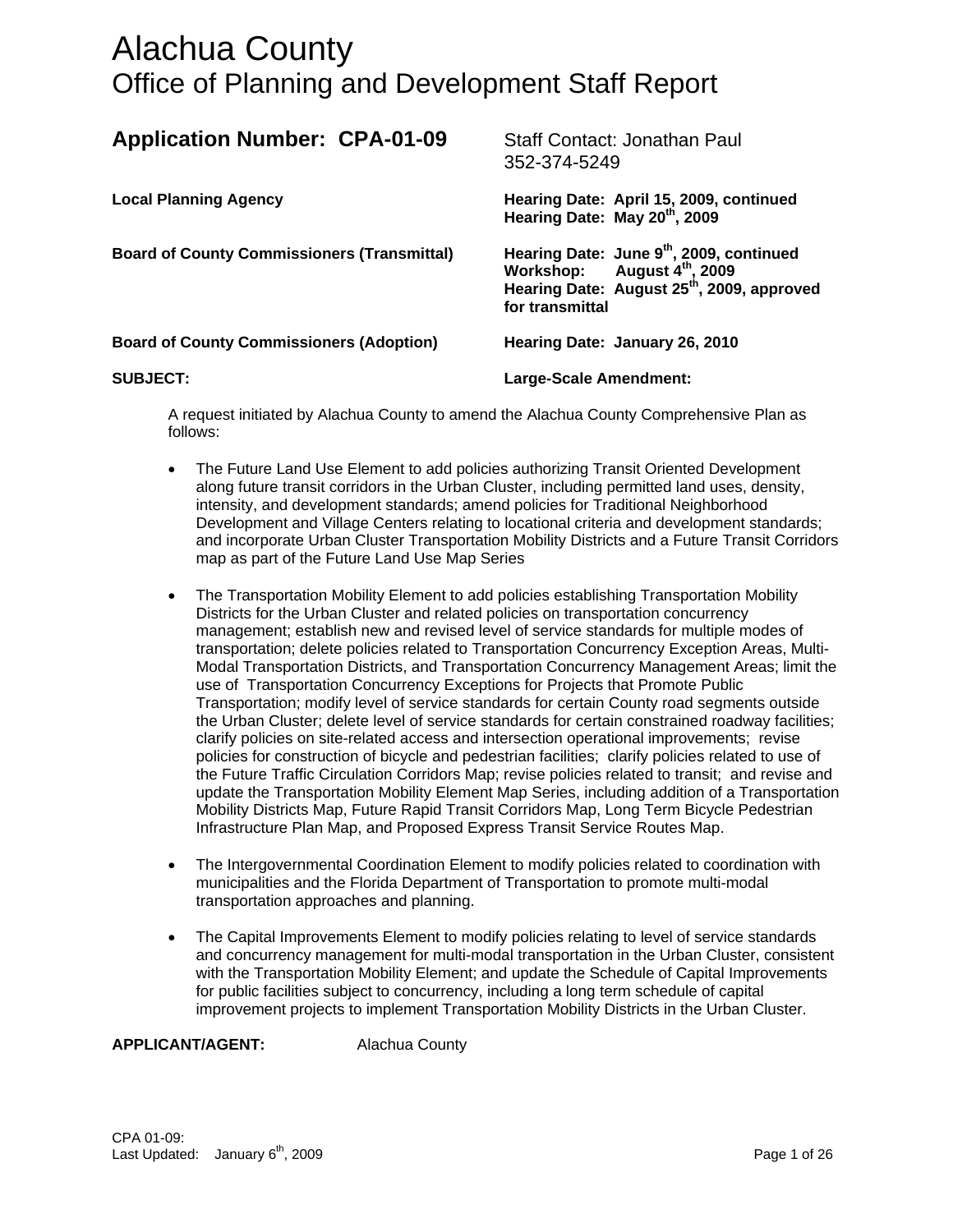| <b>CHRONOLOGY:</b>                                                       | Original Staff Report Released:<br>Planning Commission Hearing:<br>Planning Commission Hearing:<br>Amended Staff Report:<br><b>BOCC Transmittal Hearing:</b><br><b>BOCC Special Workshop:</b><br>Amended Staff Report:<br><b>BOCC Transmittal Hearing:</b><br><b>BOCC Special Meeting:</b>                                                                               | April 8, 2009<br>April 15, 2009, continued<br>May 20 <sup>th</sup> , 2009<br>May 27 <sup>th</sup> , 2009<br>June 9 <sup>th</sup> , 2009, continued<br>August $4^{\text{th}}$ , 2009<br>August 12 <sup>th</sup> , 2009<br>August 25 <sup>th</sup> , 2009, approved for<br>transmittal<br>December 10 <sup>th</sup> , 2010 |  |
|--------------------------------------------------------------------------|--------------------------------------------------------------------------------------------------------------------------------------------------------------------------------------------------------------------------------------------------------------------------------------------------------------------------------------------------------------------------|--------------------------------------------------------------------------------------------------------------------------------------------------------------------------------------------------------------------------------------------------------------------------------------------------------------------------|--|
|                                                                          | <b>BOCC Adoption Hearing</b>                                                                                                                                                                                                                                                                                                                                             | January 26 <sup>th</sup> , 2010                                                                                                                                                                                                                                                                                          |  |
| <b>STAFF RECOMMENDATION:</b><br><b>LPA RECOMMENDATION:</b>               | Transmit CPA 01-09, 03-09, 04-09, 05-09 & 06-09 and request that<br>the Department of Community Affairs Review and Issue an<br><b>Objections, Recommendations and Comments (ORC) Report.</b><br>On May 20 <sup>th</sup> , 2009 the LPA recommended that the Board of<br>County Commissioners Transmit CPA 01-09 to the Florida<br><b>Department of Community Affairs</b> |                                                                                                                                                                                                                                                                                                                          |  |
| <b>BoCC ACTION:</b>                                                      | 09, 05-09 & 06-09 and requested that the Department of<br><b>Community Affairs Review and Issue an</b><br><b>Objections, Recommendations and Comments (ORC) Report.</b>                                                                                                                                                                                                  | On August 25 <sup>th</sup> , 2009 the BOCC transmitted CPA 01-09, 03-09, 04-                                                                                                                                                                                                                                             |  |
| <b>DCA Objections,</b><br>Recommendations, and<br><b>Comments (ORC):</b> | Attached Separately dated October 30, 2009                                                                                                                                                                                                                                                                                                                               |                                                                                                                                                                                                                                                                                                                          |  |

### **Summary Description of Amendment**

The proposed amendment, consistent with HB 697 and F.S.163.3177 (6), is intended to produce transportation and land use system within the Urban Cluster of Alachua County that reduce vehicle miles of travel and per capita greenhouse gas emissions through development of an interconnected multi-modal transportation system and makes transportation mode choice a reality by providing for bicycle and pedestrian friendly communities that have the densities and intensities of land use that can be effectively and efficiently served by mass transit.

The proposed amendment can be categorized into several key areas:

- Establishing Urban Cluster Transportation Mobility Districts within the Urban Cluster of Alachua County to provide a multi-modal transportation network that reduces vehicle miles of travel and per capita greenhouse gas emissions as required in HB 697 and F.S.163.3177 (6) (b) and to form the basis of a fee based concurrency system inside the Urban Cluster replacing traditional concurrency and proportionate fair share.
- Design standards for Traditional Neighborhood Developments and Transit Oriented Developments to provide for compact, mixed-use development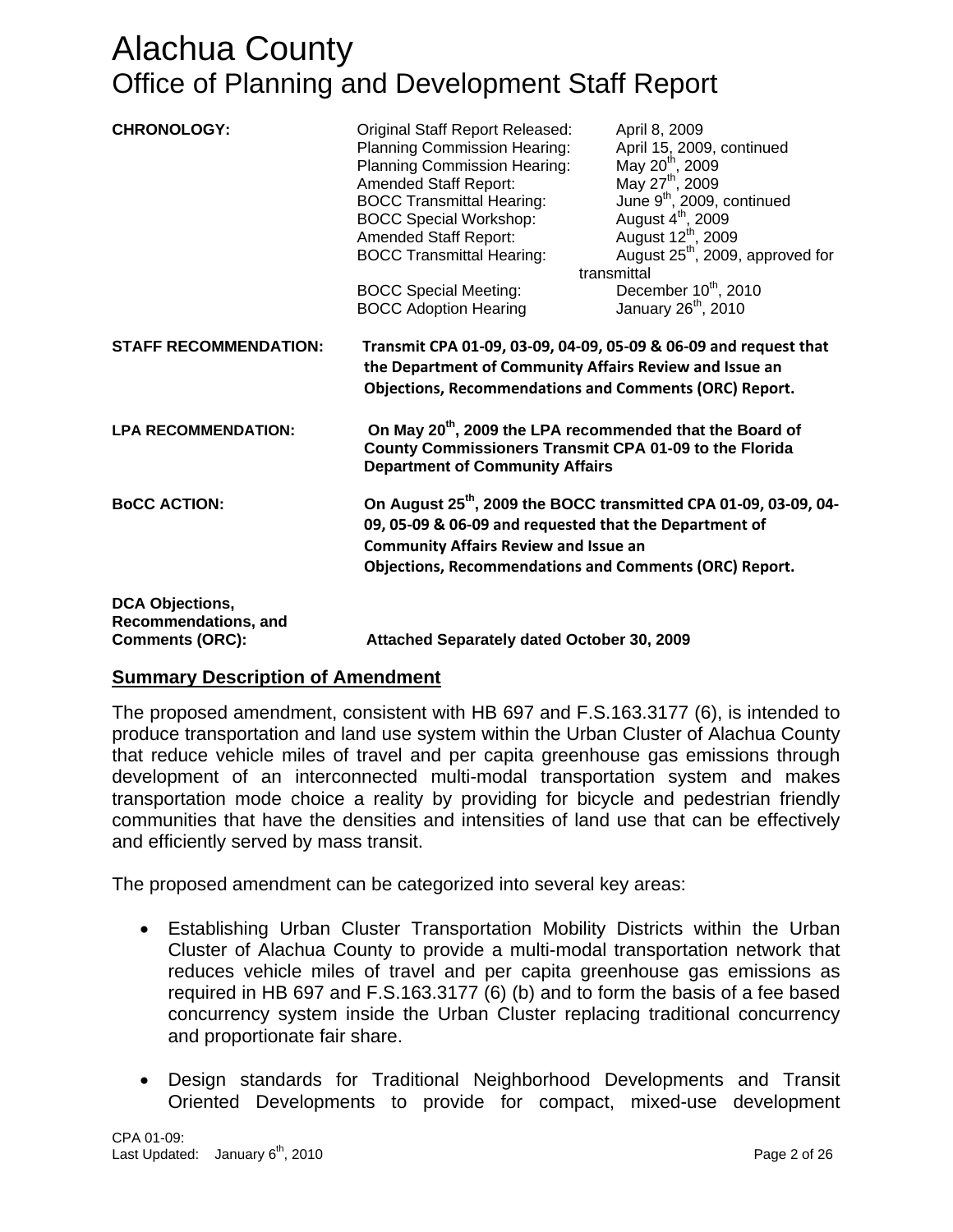patterns, that will result in a reduction in vehicle miles of travel and per capita greenhouse gas emissions, encourage walking and biking and provide the densities and intensities needed to support transit consistent with the requirements of HB 697 and F.S.163.3177 (6) (a).

- An incentive based multimodal transportation fee structure that will incentivize developments such as Traditional Neighborhood Developments and Transit Oriented Developments by recognizing their reduced impact on the major roadway network.
- Identifying the multimodal transportation infrastructure needs that can be reasonably anticipated by the land uses prescribed in the current Comprehensive Plan.
- Shifting infrastructure plans from being solely automobile-oriented so that they also include pedestrian, bicycle and transit infrastructure in a manner that positions those modes to be viable means of mobility in the future.
- Require the establishment of a multi-modal transportation fee to be utilized as a means to fund the capital costs of the proposed multimodal infrastructure plan.
- Enhanced intergovernmental coordination.

### **Background**

The Florida Legislature passed Senate Bill 360 in 2005 that required local governments to adopt a proportionate fair-share ordinance by December 2006 and adopt a financially feasible Comprehensive Plan by December 2007. On November 14<sup>th</sup>, 2006 the Board of County Commissioners adopted a proportionate fair-share ordinance. On April 4<sup>th</sup> 2007, County Staff presented a Draft Long Term Concurrency Management System to the Board of County Commissioners in preparation for meeting the Financial Feasibility requirement by December 2007. During the 2007 legislative session, the financial feasibility requirement was extended by the legislature to December 2008. In 2007 and 2008, the Springhills DRI and Newberry Village Comprehensive Plan Amendment highlighted the need for a holistic look at transportation and concurrency in Alachua County.

On February 19<sup>th</sup>, 2008, County Staff presented a concept and public participation plan to the Alachua County Board of County Commissioners for a Long Term Concurrency Management System as allowed under Florida Statute 163.3180(9)a to address transportation concurrency within the unincorporated portions of Alachua County. The proposed plan was to be designed to meet the comprehensive plan financial feasibility requirements as required by Florida Statutes. The County Commission directed staff to present the concept to numerous community stakeholder groups, governmental entities as well as to hold three community workshops on the issue.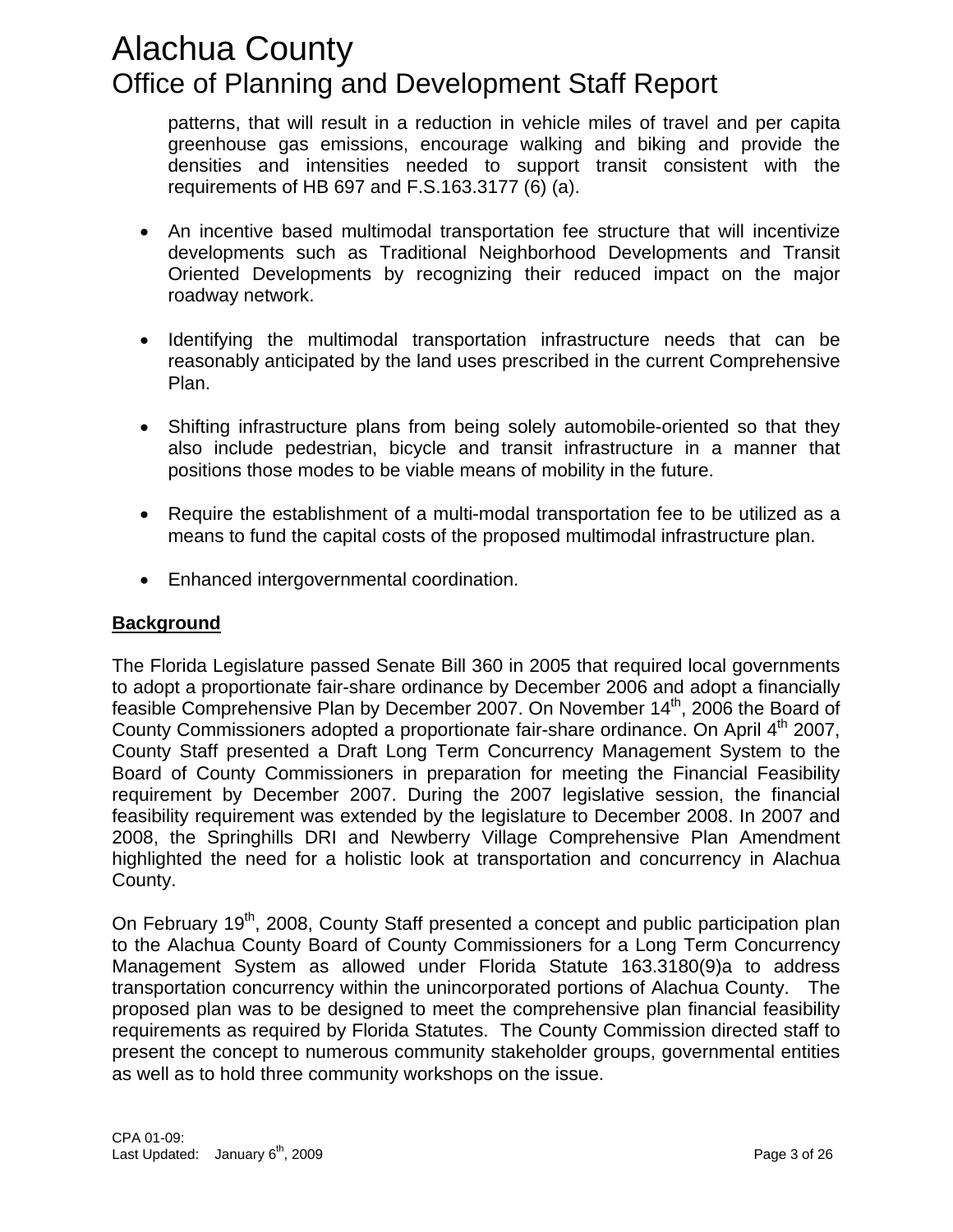After a great deal of community input on the proposed long term concurrency management system, it became apparent that the community desired a multimodal transportation plan and concurrency management system that would be complimented by incentives and standards for mixed use developments that would be supportive of transit. During the 2008 session, the Legislature passed HB 697 that required Future Land Use and Transportation Mobility Element amendments to address urban sprawl, energy efficient land use patterns and strategies to reduce greenhouse gas emissions  $(F.S. 163.3177$  (a,b). On September  $16<sup>th</sup>$ , 2008, County Staff presented a concept for a proposed alternative multimodal concurrency management system to the Alachua County Board of County Commissioners.

On April 15<sup>th</sup>, 2009, nearly two (2) years to the day that County Staff presented the initial draft Long Term Concurrency Management System, CPA 01-09 was presented to the Planning Commission. Due to the scale and complexity of trying to effectively address the connection between land use and transportation, CPA 01-09 was continued to May 20<sup>th</sup>, 2009 to allow for further time to review the amendment. On May 20<sup>th</sup>, 2009, the Planning Commission voted to recommend that the Board of County Commissioners transmit CPA 01-09 to the Florida Department of Community Affairs.

he proposed concurrency management system would combine a multimodal T transportation system with mixed-use land use policies that over time would allow for reduced dependence on single occupant automobile use and increased mode share for transit, bicycling and walking. The system would provide for a long term multimodal infrastructure plan and would be initially funded by a multimodal transportation fee on new development as well as an exploration of other sources of revenue. The County Commission directed County Staff to develop a comprehensive plan amendment that would create the alternative multimodal concurrency management system to address concurrency management and to indentify funding sources including a multimodal transportation fee in order to fund transportation infrastructure improvements.

### **Detailed Description of Amendment**

### Future Land Use Element

The goal and principles that are laid out in the proposed amendment to the Future Land Use Element help to provide the purpose for the revisions.

### *Goal*

To encourage the orderly, harmonious, and judicious use of land, consistent with *the following guiding Principles.* 

### *Principle 1*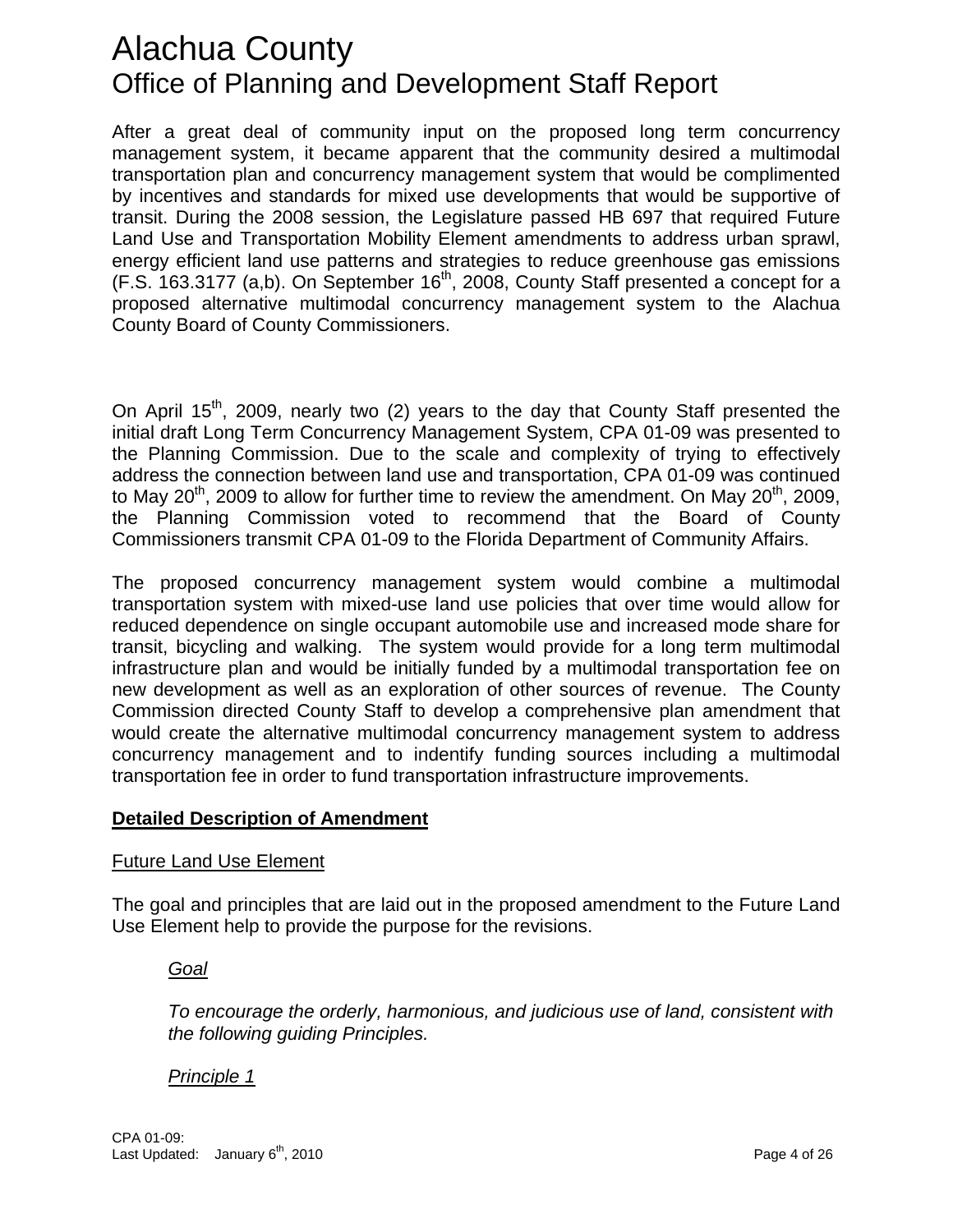*Promote sustainable land development that provides for a balance of economic opportunity, social equity including environmental justice, and protection of the natural environment.* 

### *rinciple 2 P*

Discourage sprawl by focusing urban development in a clearly defined area *where infrastructure and services can be efficiently provided with a clear separation of rural and urban uses.* 

### *Principle 3*

*ecognize residential neighborhoods as a collective asset for all residents of the R County.* 

### *Principle 4*

Create and promote cohesive communities that provide for a full range and mix *of land uses and housing types.* 

### *Principle 5*

Reduce vehicle miles of travel and per capita greenhouse gas emissions through *the provision of mobility within compact, mixed-use, interconnected developments that promote walking and bicycling, allow for the internal capture of vehicular trips and provide the densities and intensities needed to support transit.* 

### **Currently Adopted Traditional Neighborhood Development (TND) Standards**

The last major update to the Alachua County Comprehensive Plan which took affect in 2005 included the goals objectives and policies related to Traditional Neighborhood Developments (TNDs). The TND policies and standards provide for a pedestrian and bicycle friendly developments with small block sizes, interconnected roadways, minimal building setbacks and community green spaces among universally accepted TND design techniques. TNDs that are designed to meet the standards in the Comprehensive Plan and Land Development Regulations are currently allowed in urban residential land uses without a comprehensive plan amendment or rezoning. The current incentive structure for TNDs includes the ability to mix unit types, a five year concurrency reservation, and the potential to include a mixed use Village Center.

### **Currently Adopted Village Center Policies**

The Village Center concept was also adopted as part of the 2001-2020 Comprehensive Plan. Village Centers are mixed use areas internal to a TND which allow for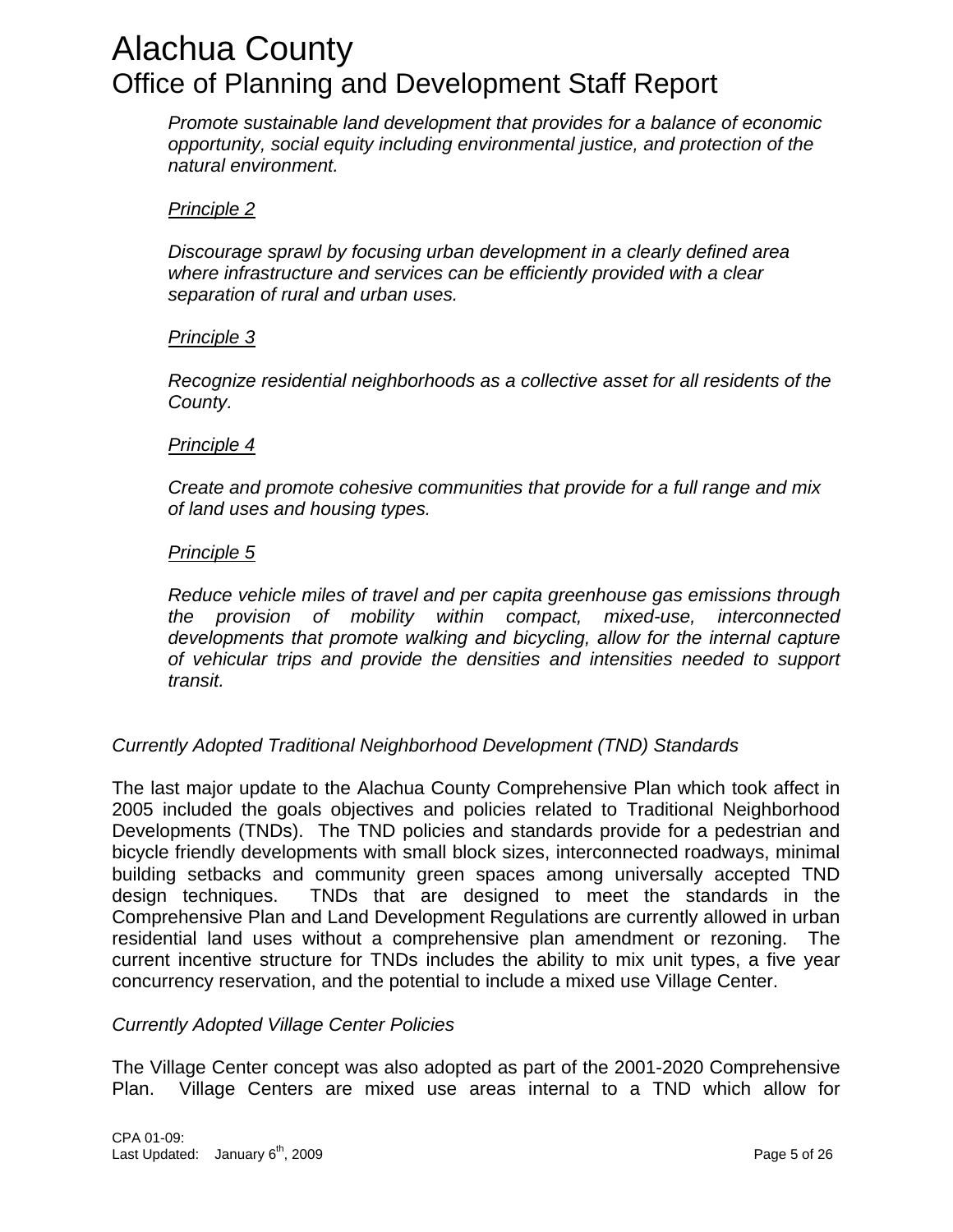commercial and office uses within the TND fabric. They are required to meet the same general TND design guidelines in terms of street network design and include policies and standards for the shielding of parking and architectural design. Currently village centers are allowed to be up to 30,000 sq ft without a rezoning and up to 50,000 sq ft through the Planned Development (PD) zoning process. To date there has been one project within the County that has applied for and received development plan approval for a TND with Village Center.

### Proposed Amendment to TND and Village Center Policies and adoption of Transit *Oriented Development (TOD) Policies.*

The proposed amendment to the Future Land Use Element builds on the concepts in the adopted TND and Village Center policies. These types of designs are recognized as the preferred development technique for new development within the Urban Cluster due to the intrinsic public value of multimodal and mixed use design. In addition to revising the TND policies and in order to properly coordinate with the proposed amendments to the Transportation Mobility Element focusing on transit, the amendment proposes to introduce Transit Oriented Development (TOD) policies into the Comprehensive Plan. Although it will be discussed in more detail below, TOD projects are essentially TND projects that are of a higher density and intensity in order to support frequent transit service.

The primary areas of proposed amendment to the TND and Village Center Policies are:

- To remove the differentiation between TNDs and Village Centers in recognition of the importance of mixed uses within a TND development. If approved, all TNDs would have mixed use Village Centers.
- To reduce the allowable size for a TND from 30 acres to 15 acres.
- To require projects of certain threshold sizes to be in either a TND, TOD or within an Activity Center. These sizes are 150 units for projects adjacent to a Rapid or Express Transit Corridor and 300 units for all other projects in the Urban Area. Exhibit 2 illustrates the potential for TND's and TOD's along Rapid Transit **Corridors**
- To provide for detailed design standards for TND and TOD projects. By doing so, the County can assuredly offer the incentive of such projects being reviewed and approved through the development review process as opposed to requiring Future Land Use amendments and Planned Development zoning approvals.
- To provide for further incentives for TNDs by allowing density bonuses above the underlying future land use designations. For projects not adjacent to a Rapid or Express Transit Corridor, two (2) additional units/acre are allowed. For projects adjacent to a Rapid or Express Transit Corridor, an additional six (6) units/acre are allowed within the Village Center and an additional four (4) units/acre are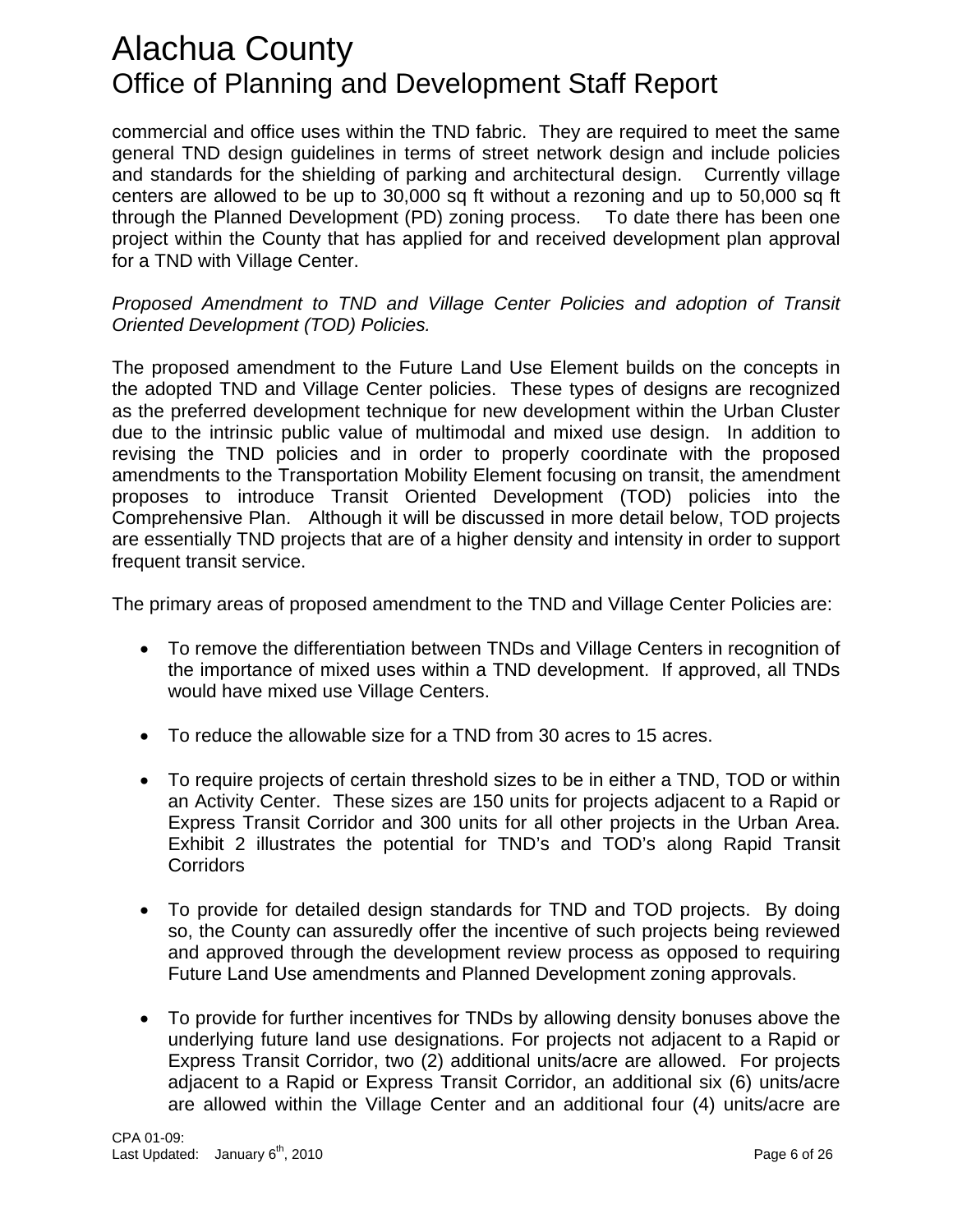allowed within the transit supportive area.

- To remove 30,000 and 50,000 sq ft maximum non-residential floor areas and replace them with non-residential ratios that correspond to the number of dwelling units. This technique ensures a mix of uses that is appropriate for the size of the development and increases the internal capture of trips and the prevalence of walking and biking.
- To provide for appropriate project phasing standards to insure that both residential and non-residential components will be constructed in appropriate intervals.
- To allow for a wider diversity of uses within TND and TOD projects including a mixture of residential, commercial / retail, office, institutional, lodging, medical, research, clean / green technology, religious and civic uses are allowed throughout the development.
- Requirements to construct dedicated transit lanes through the development or in adjacent right of way and a park and ride facility when appropriate.

In addition to the policies and standards that relate to both TND and TOD projects, there are further standards that apply to TOD projects only including:

- TODs are required to be at least 15 acres and located adjacent to a Rapid Transit or Express Transit Corridor consistent with the Future Land Use Element.
- TODs have residential densities that are sufficient to support frequent transit service. These minimum densities include: ten (10) units per acre within the village center, seven (7) units per acre within the transit supportive area outside of the village center and four (4) units per acre outside of the transit supportive area. Maximum densities within the Village Center and Transit Supportive Area are 24 units per acre with allowances for higher densities by Comprehensive Plan Amendment.
- TODs have nonresidential intensities that are higher than those of TNDs. •
- Requirements to fund Express Transit Service from development site to the University of Florida.

### **Incentives for TND and TOD projects.**

While recognizing that the development of TND and TOD projects that are consistent with the detailed standards proposed for the Future Land Use element have a significant value to the entire County it must be also recognized that developments that meet these standards will be more expensive to plan, construct, and market in the short term. In order to offset those costs and assure that these projects will be pursued by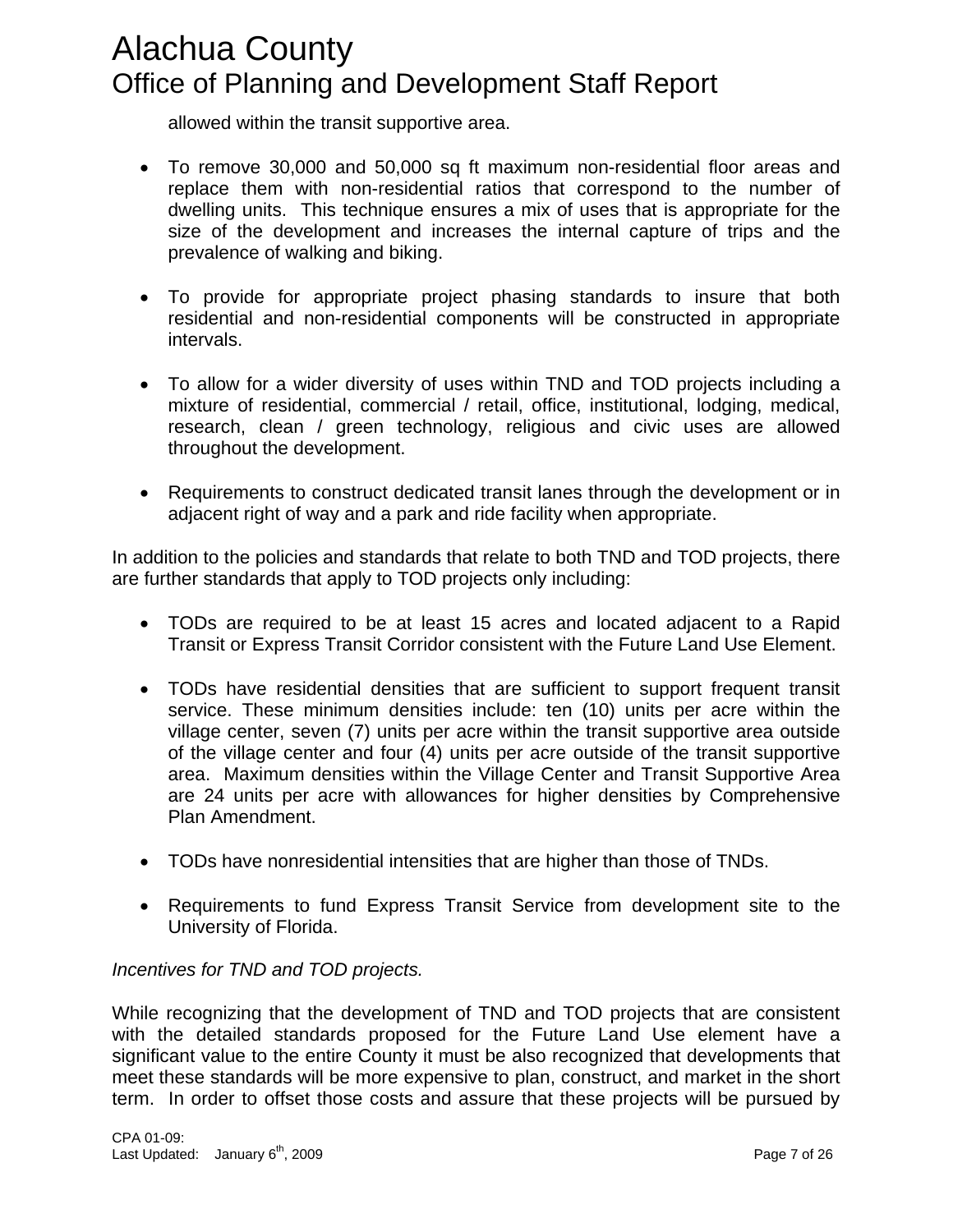the private sector, there are several incentives built into both the Future Land Element and the Transportation Mobility Element.

The first incentive is that TND and TOD projects are allowed on smaller parcels than TNDs are under the adopted plan and they allow residential density bonuses and nonresidential development without the requirement to create a new Activity Center.

The second incentive, which has been previously mentioned in this report, is that TND and TOD projects will not require Future Land Use Amendments and Planned Development zoning approval once the Land Development Regulations implementing the amendment are adopted. This is a significant savings of time and money for the property owner and developer.

The third incentive relates to the way transportation concurrency is being proposed for revision in the Transportation Mobility Element for the entire Urban Cluster. This will be discussed in more detail below however, in brief, transportation concurrency and proportionate fair share for sub-Development of Regional Impact projects will be satisfied through payment of the multimodal transportation fee. This system will provide a greater deal of surety for the developers of these projects and for the County.

The structure of the multimodal transportation fee will provide the most valuable incentive to developers of TOD and TND projects. The multimodal transportation fee will be similar to Counties existing transportation impact fee which recognizes that developments that meet the TND design guidelines produce less of an impact on the external roadway network due to the internal capture of trips between mixed uses as well as the increased mode share transportation modes other than the single occupant automobile. This reduction will be memorialized in the methodology for the fee and reflected in a significantly reduced overall fee payment for TND development. TOD projects will see a further reduction in fee payment due to increased reduction of external vehicular trips as a result of their funding of transit service from their site to the major employment and activity hub within the County.

### **Transportation Mobility Element**

The principles that are laid out in the proposed amendment to the Transportation Mobility help to provide the purpose for the revisions.

### *Principle 1*

*ficient automobile, transit, To establish and maintain a safe, convenient, and ef bicycle and pedestrian transportation system, capable of moving people and goods throughout the county.* 

### *Principle 2*

*To reduce vehicle miles of travel and greenhouse gas emissions through*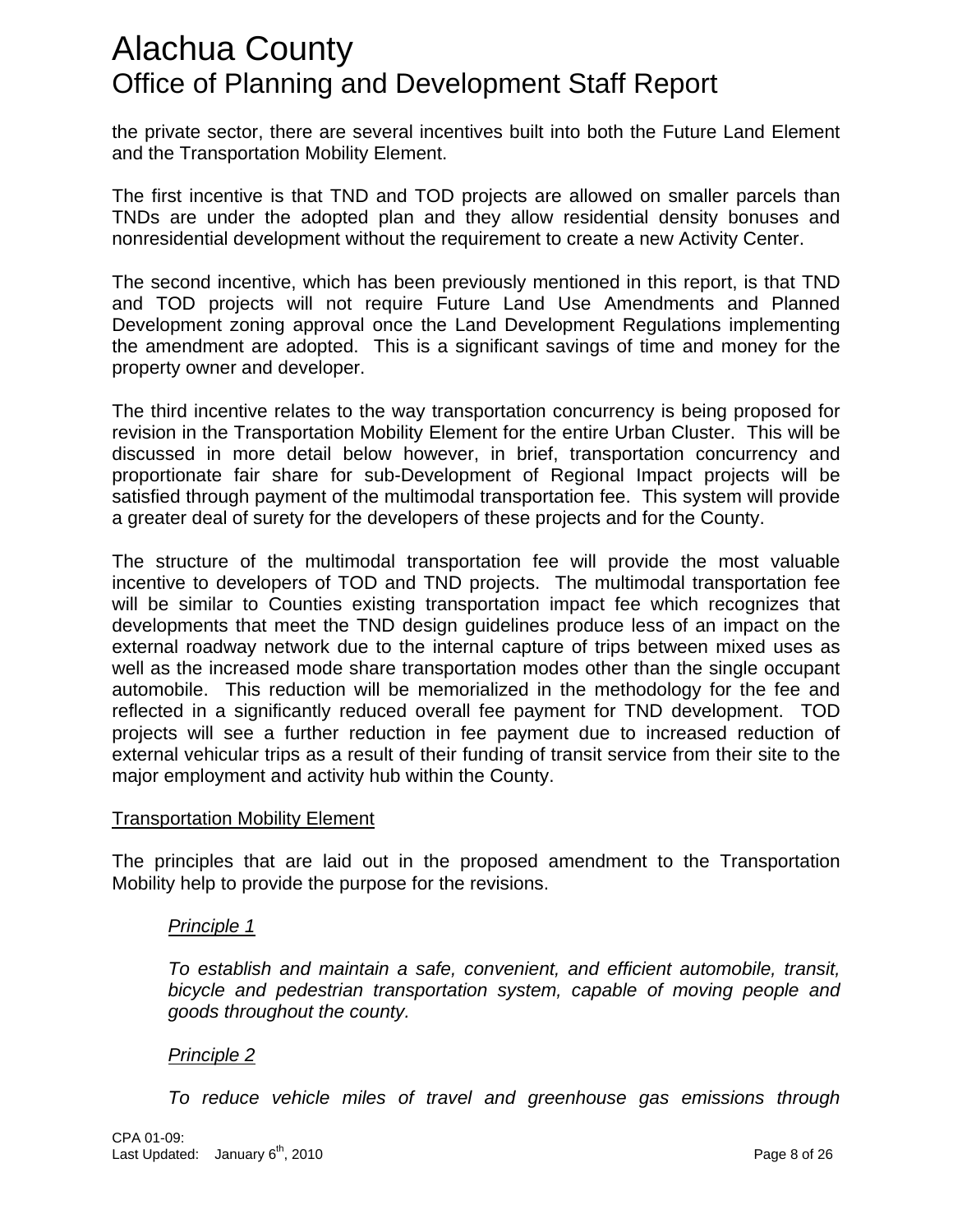*provision of mobility within compact, mixed-use, interconnected developments that promote walking and bicycling, allow for the internal capture of vehicular trips and provide the densities and intensities needed to support transit.* 

### *Principle 3*

*Discourage sprawl and encourage the efficient use of the urban cluster by directing new development and infrastructure to areas where mobility can be provided via multiple modes of transportation.* 

### *Principle 4*

*Provide an alternative to conventional transportation concurrency within the urban cluster that recognizes that congestion is accepted in growing urban area, so long as viable alternative modes of transportation are provided that serve travel demand along congested corridors. Congestion along some roadways is the tradeoff between adding roadway capacity on congested corridors and developing an interconnected network of roadways, bicycle and pedestrian facilities and dedicated transit lanes served by efficient transit service.* 

### **Urban Cluster Transportation Mobility Districts**

The proposed amendment introduces the concept of Urban Cluster Transportation Mobility Districts into the Comprehensive Plan (Exhibit 3). Transportation Concurrency will be managed in these districts by utilizing the alternative approaches to concurrency and Multimodal Transportation District provided for in F.S. 163.3180. Transportation Concurrency Exception Areas (TCEA), which are currently used within the City of Gainesville, and Multi-Modal Transportation Districts were created in recognition of the fact that in urban areas, much of the traffic is generated from surrounding communities and it is counterproductive and cost prohibitive to address mobility through only adding roadway capacity.

Significant portions of the Urban Cluster are either currently developed, located within activity centers or in future developments that have already received comprehensive plan, zoning and development plan approval. Exhibit 4 illustrates the existing development pattern within the Urban Cluster. Exhibit 5 illustrates in further detail the existing development pattern in the Urban Cluster area and includes roadways, special study areas and Residential Estate (RE-1) land uses which are areas in which TND's and TOD's are not permitted, green spaces, and rural and preservation land uses outside the Urban Cluster Boundary. The proposed land use amendments for TNDs and TODs are intended to provide for infill opportunities in undeveloped parcels within the Urban Cluster and encourage projects that have received development plan approval to revise their development plans to realize the increased development potential of their lands and reduce the need for expansion of the Urban Cluster boundary.

A significant percentage of the traffic within the Urban Cluster originates from outside the Urban Cluster Boundary. Table 1 clearly illustrates that a large percentage of the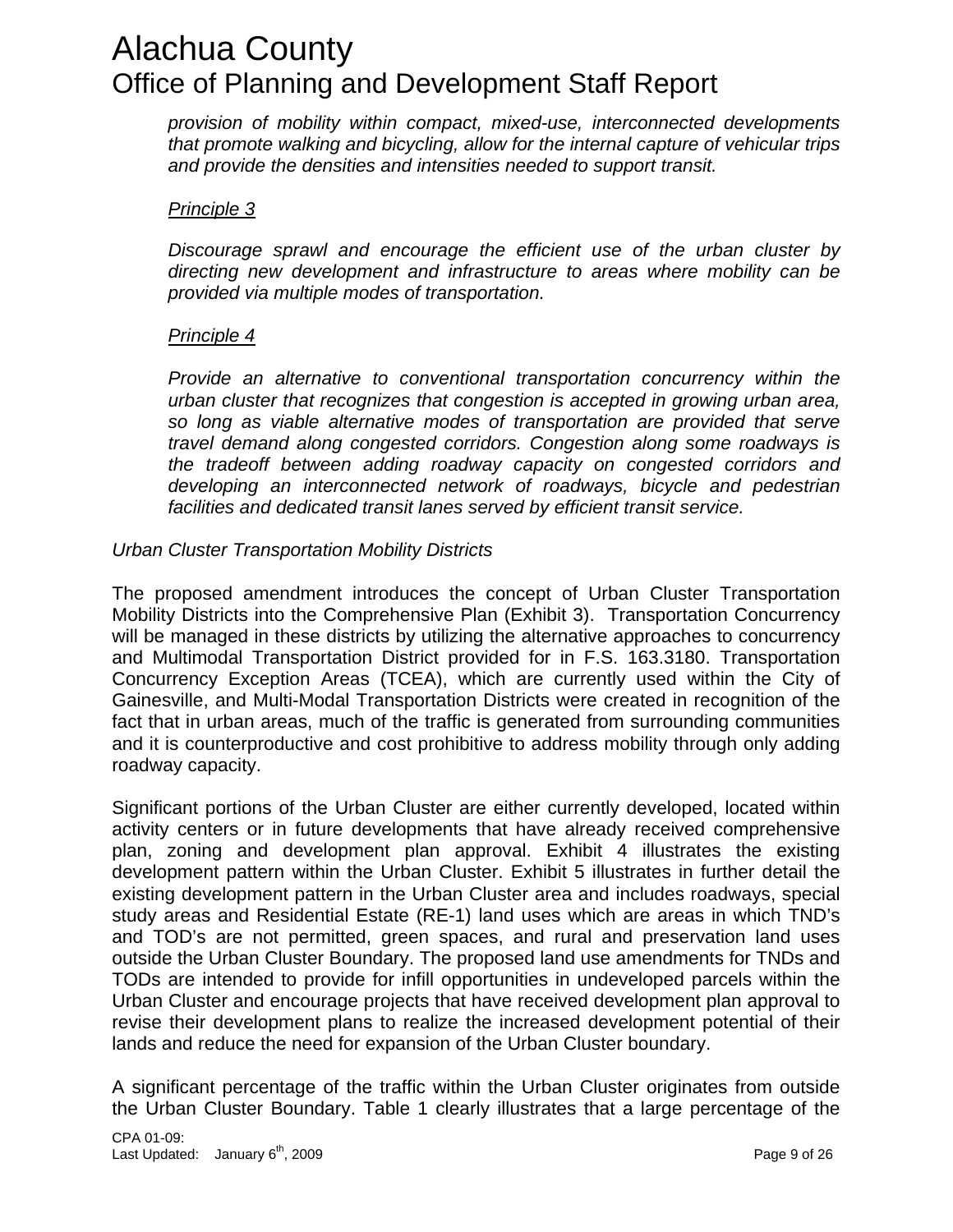traffic within the Urban Cluster is generated from development outside the Urban Cluster Boundary. On State Roadways which are designed to carry regional traffic, on average, more than 65% of the traffic is from areas outside the Urban Cluster. On Williston Road (SR 121), Interstate 75 from Marion County and Waldo Road (SR 24), more than 80% of the traffic in the Urban Cluster is generated from development outside the Urban Cluster, with significant traffic from Levy and Marion Counties commuting into Gainesville. Alachua County and the City of Gainesville are the major employment, educational, shopping, cultural, and medical center of North Central Florida and as such significant portions of the traffic within the Urban Cluster and the City of Gainesville is from surrounding municipalities and counties.

| REGIONAL TRAFFIC IMPACT ON URBAN CLUSTER ROADWAYS<br><b>TABLE 1:</b> |                                    |                |                        |                      |
|----------------------------------------------------------------------|------------------------------------|----------------|------------------------|----------------------|
|                                                                      | <b>Urban Cluster Boundary AADT</b> |                |                        |                      |
|                                                                      |                                    |                | % Traffic from         |                      |
| Roadways                                                             | <b>Outside Cluster</b>             | Inside Cluster | <b>Outside Cluster</b> | Source:              |
|                                                                      |                                    |                |                        |                      |
| Newberry Road (SR 26)                                                | 14,700                             | 24,000         | 61.3%                  | <b>FDOT-2008</b>     |
| Archer Road (SR 24)                                                  | 12,000                             | 16,000         | 75.0%                  | County-2008          |
| Hawthorne Road (SR 20)                                               | 9,600                              | 14,900         | 64.4%                  | <b>FDOT-2008</b>     |
| Williston Road (SR 121)                                              | 9,400                              | 11,400         | 82.5%                  | FDOT/County-<br>2007 |
| Interstate 75 (North)                                                | 51,000                             | 72,000         | 70.8%                  | <b>FDOT-2008</b>     |
| Interstate 75 (South)                                                | 60,225                             | 64,000         | 94.1%                  | <b>FDOT-2008</b>     |
| Waldo Road (SR 24)                                                   | 15,700                             | 18,300         | 85.8%                  | <b>FDOT-2008</b>     |
| NE 39th Ave (SR 222)                                                 | 6,700                              | 14,500         | 46.2%                  | <b>FDOT-2008</b>     |
| <b>US 441 (South)</b>                                                | 12,400                             | 17,000         | 72.9%                  | <b>FDOT-2008</b>     |
| CR 241 (NW 143rd)                                                    | 9,400                              | 12,000         | 78.3%                  | County-2008          |
| Millhopper Road                                                      | 3,500                              | 7,000          | 50.0%                  | County-2008          |

*trategic Intermodal System S*

Multimodal levels of service are established within the Transportation Mobility Districts, including an Areawide capacity analysis for County and State roadways, excluding the Strategic Intermodal System. The necessary infrastructure to support the development allowed within the Urban Cluster is identified within the Capital Improvements Element. Over the next twenty (20) years as the densities and intensities within the Urban Cluster necessary to support transit are realized, the County will transition from providing capital infrastructure for a multi-modal transportation network to providing frequent transit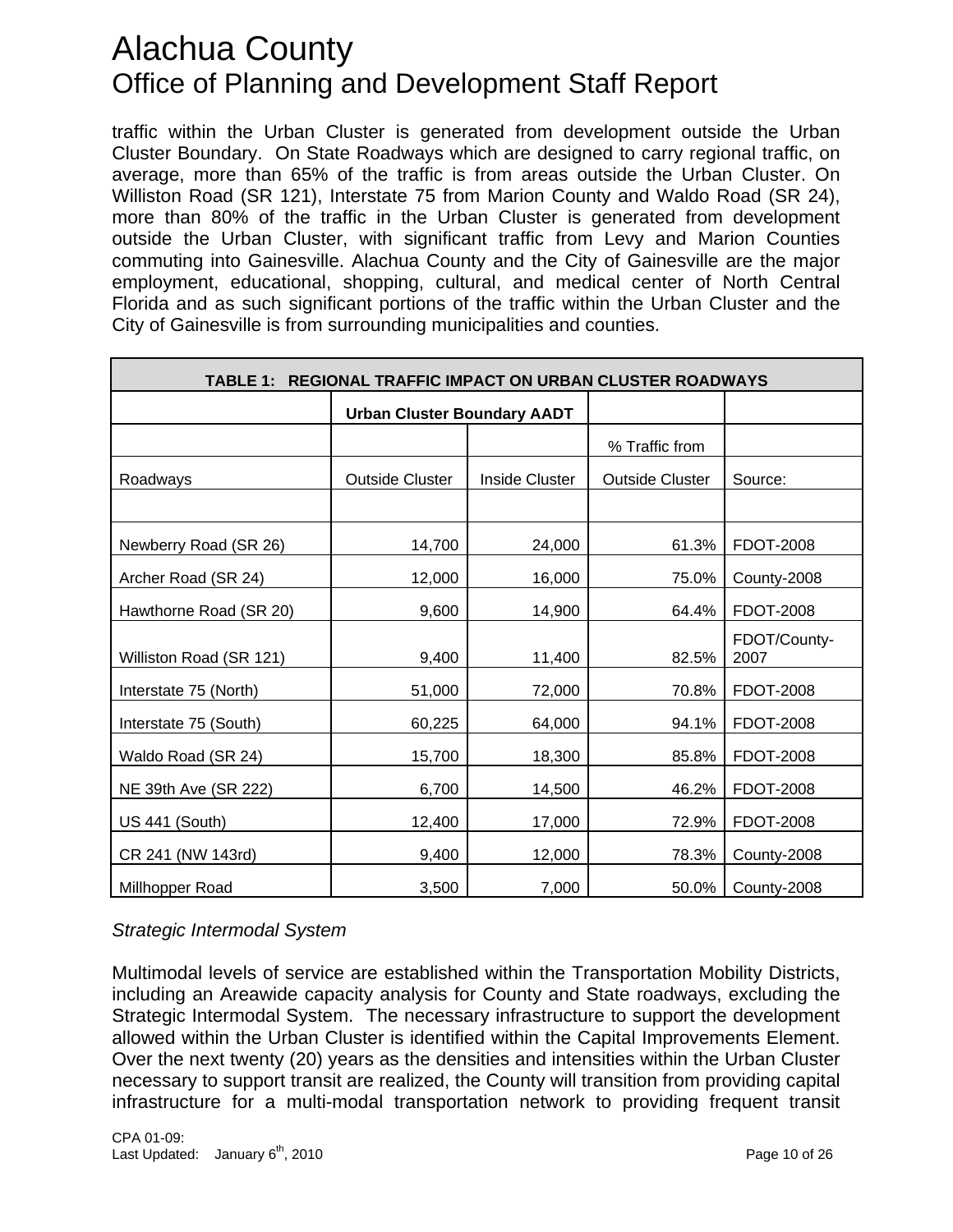service along dedicated transit corridors. The Twenty (20) year Multi-Modal Transportation Capital Improvements Program provides a schedule of the transition from development of the interconnected network to construction of dedicated transit lane(s) along major corridors.

The proposed amendment recognizes the regional importance of the Florida Department of Transportation's (FDOT) Strategic Intermodal System (SIS) by providing for a specific Mitigation Plan that includes parallel County maintained facilities, additional crossings of I-75 and dedicated transit lanes (Exhibit 6). Several segments of SIS facilities are projected to be over capacity in 2020 with the addition of reserved trips. The development approvals that reserved the capacity are currently stalled due to the recent economic downturn. The mitigation techniques and facilities proposed in the Capital Improvements Element and Transportation Mobility Element will address these facilities at such time as the facilities operate at or below the adopted level of service.

### *Multi-Modal Infrastructure*

The primary focus of roadway capacity projects is the development of an interconnected network that provides alternatives to the state roadway system, additional crossings over Interstate 75 and connectivity between Traditional Neighborhood Development, Transit Oriented Developments and Activity Centers. The County intends to engage in Public/Private Partnerships by working to develop a roadway network that accommodates both the impact from development currently allowed in the Comprehensive Plan and traffic utilizing existing roadways. Exhibit 7 illustrates the proposed roadway capacity projects and dedicated transit corridors within the Urban Cluster over the next 20 years*.* 

### *xpress Transit Corridors E*

he proposed amendment and associated mapping indicates express transit service to T begin in 2015 along four corridors within the Urban Cluster. The service will begin at 30 minute headways in 2015 and transition to 20 minute headways by 2017 and 15 minute headways by 2020. Express Transit Service will be provided for two hours in the AM and two hours in the PM between major destinations in the Urban Cluster to/from the University of Florida. Park and Ride / Drop and Ride locations will be explored as TOD and TND developments are constructed. Exhibit 8 illustrates the proposed Express Transit Corridors and potential Park and Ride Facilities.

### **Rapid Transit Corridors**

A network of corridors with dedicated transit lane(s) as shown on the Rapid Transit Corridors Map is proposed to be developed to provide a sense of permanence and provide developers seeking to build Traditional Neighborhood and Transit Oriented Development with the assurance that there is a commitment to transit (Exhibit 9). Dedicated Transit Lane(s) will connect transit supportive development with regional employment, educational and entertainment centers. Dedicated transit lane(s) will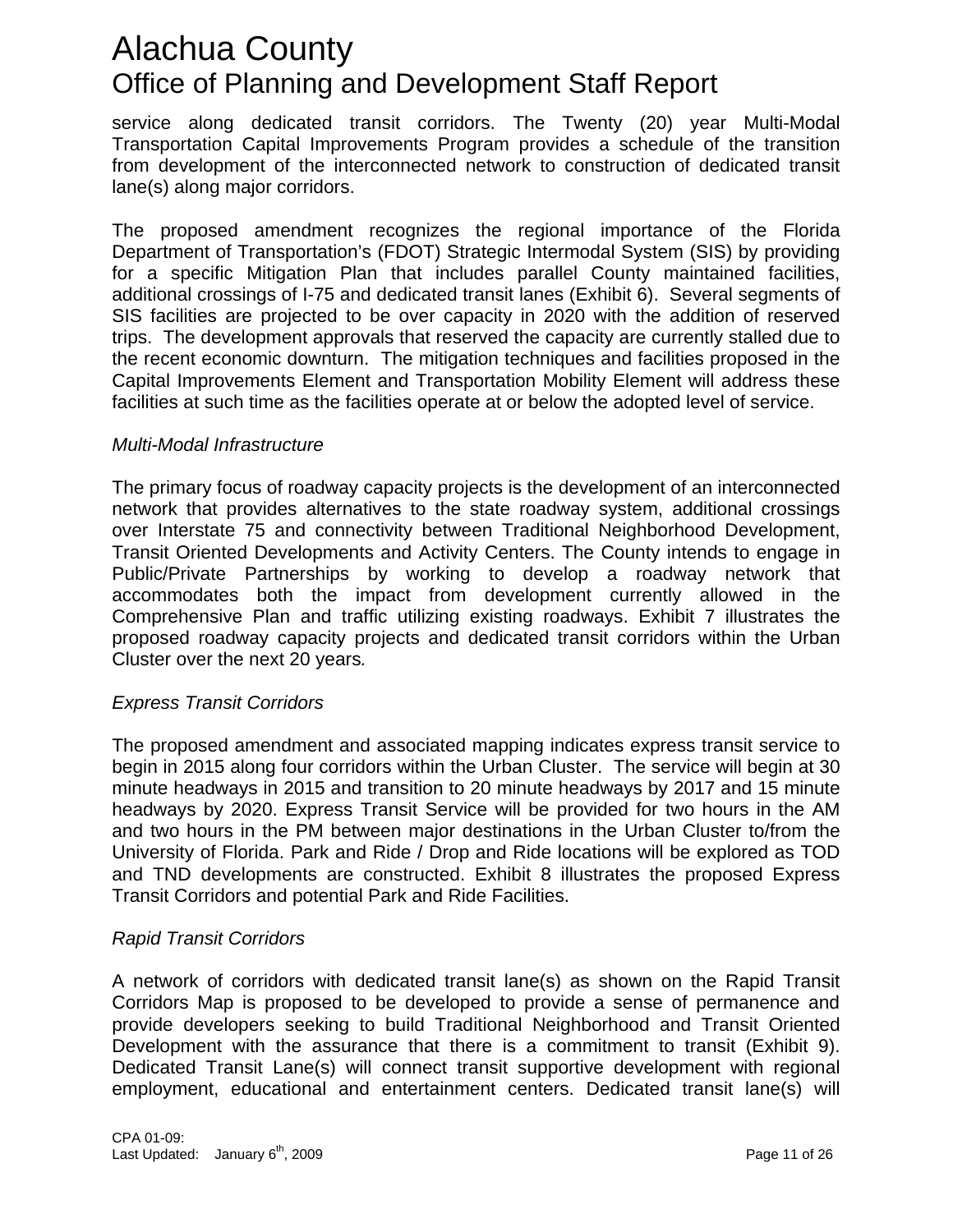greatly facilitate transit service as a viable mode of transportation as major roadway corridors become congested.

### *Bicycle and Pedestrian Planning*

The amendment lays out specific long term commitments to bicycle and pedestrian facilities planning and construction. In addition to calling for bicycle lanes/paved shoulders and multiuse paths along all new roadway alignments the amendment includes either sidewalks on both sides or a multiuse path along one side of 95% of collector and arterial roads within the Urban Cluster as illustrated in Exhibit 10. These facilities will help to connect existing development to new and TND and TOD projects within the Urban Cluster. In addition, the Comprehensive Plan amendment requires that new developments develop a network of multi-use paths within their development that connect to adjacent developments, open spaces and the proposed bicycle and pedestrian network to be provided on major roadways.

### **Internal Street Network and Connectivity Standards**

he proposed amendment sets out clear standards for street networks and connectivity T within new development and redevelopment within the Urban Cluster. These connectivity standards will help form the basis for a sound multimodal transportation system and ensure connectivity within and between developments.

### *Transportation Concurrency Exception Areas for Projects that Promote Public Transportation (TCEPPT)*

he proposed transportation mobility districts, TOD policies and multimodal impact fee T will affectively take the place of the existing TCEPPT policies. The amendment proposes to sunset those policies within the Comprehensive Plan in order to remain consistent with the settlement agreement regarding the Newberry Village development and to continue the processing of the Santa Fe Village DRI which has already submitted application for a Comprehensive Plan amendment which proposes to utilize the exception.

### *ransportation Management for Areas outside of the Urban Cluster T*

The proposed amendment will treat transportation concurrency for areas outside the Urban Cluster in much the same manner as it does under the adopted Comprehensive Plan. Level of Service standards must be maintained on individual roadways in the same manner they are currently. The County's Comprehensive Plan does not assign significant density or intensity within rural areas outside of the Urban Cluster and there are no roadways within the rural area that are currently overcapacity. The majority of traffic on rural segments of roadway within the Urban Cluster are generated and end within municipalities and surrounding counties. The proposed policies state that County will continue to coordinate with surrounding jurisdictions to promote the types of multimodal transportation systems that are being planned for the Urban Cluster.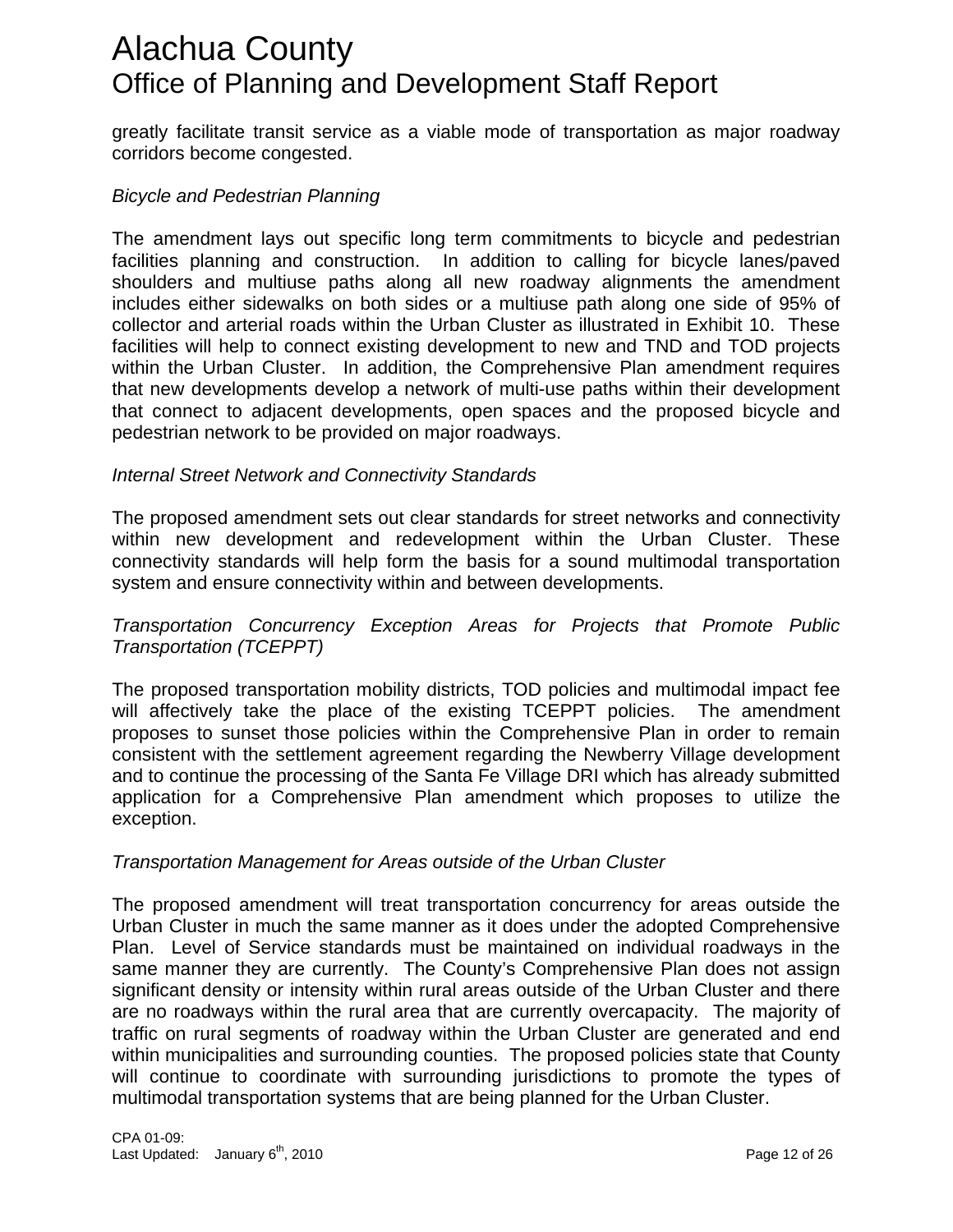### *Multimodal Transportation Fee*

The multimodal transportation fee forms the basis for the incentive structure for TODs and TNDs and a key funding source for capital improvements. It will also ease the barriers to good development practices by allowing for a greater level of surety for the private sector in terms of capital costs of development rather than the currently adopted proportionate fair share process. The fee will be based on the cost of providing multimodal infrastructure to new development and will recognize the benefit of TND and TOD development. It will be very similar to the current transportation impact fee but will be able to be used to fund the capital costs of all modes of transportation as opposed to only roadways. The fee will allow for credits based on infrastructure constructed by new development and will provide for a public-private partnership that reflects the community's vision.

### **Intergovernmental Coordination**

he proposed amendment contains policies that encourage increased T intergovernmental coordination in relation to land use and the funding of the capital costs of new multimodal infrastructure. The proposed amendment will hopefully bring increased coordination between the County and municipalities to help ensure a strong multimodal transportation system for all residents, business and industry.

### **Capital Improvements Element**

Over the next twenty (20) years as the densities and intensities within the Urban Cluster Improvements Element are identified to meet the adopted level of service standards and necessary to support transit are realized, the County shall transition from providing capital infrastructure for a multi-modal transportation network to providing frequent transit service along dedicated transit corridors. The Twenty (20) year Multi-Modal Transportation Capital Improvements Program provides a schedule of the transition from development of the interconnected network to construction of dedicated transit lane(s) along major corridors. The Multi-Modal Infrastructure Projects in the Capital proactively address projected transportation needs from new development and redevelopment within the Urban Cluster by 2030.

The transportation corridors identified in the 2025 to 2030 time frame are projected to based on the existing Future Land Use Map. The need for these corridors is to address Capital Improvements Element time horizon and would represent the likely build out of be constructed in conjunction with future developments that are currently allowed for the traffic impact from the allowable development and provide alternative corridors. Development along these corridors is projected to occur in the latter part of the 2030 the Urban Cluster.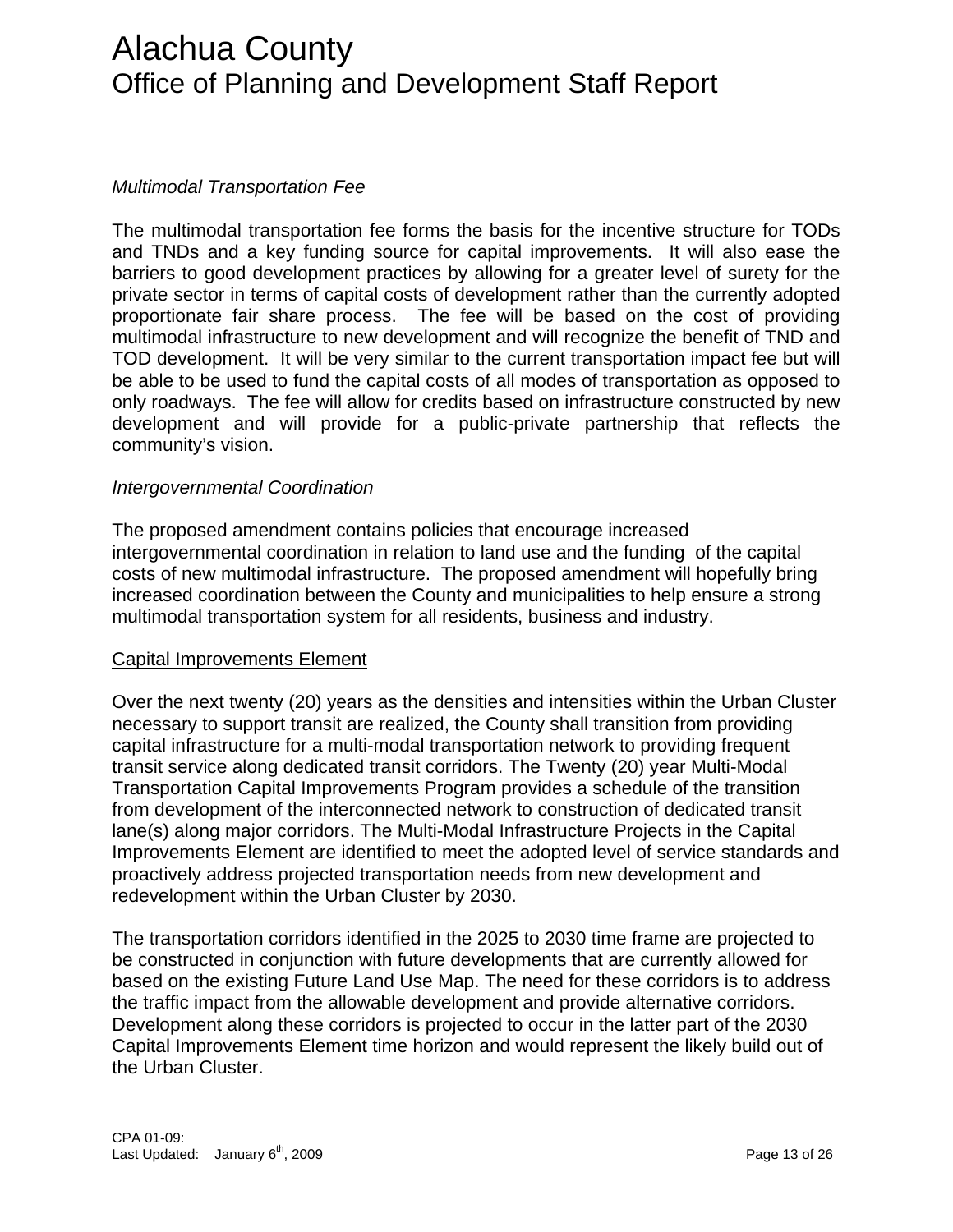### *terstate 75 In*

he crossing of Interstate 75 is a significant challenge for providing mobility by walking T partnership. Both crossings would be multi-lane roadways with provisions for dedicated biking or riding transit, reducing congestion and developing an interconnected roadway network. In addition, there is currently a significant level of congestion at each Interstate 75 interchange within the Urban Cluster. The Capital Improvements Element identifies two (2) new crossings over Interstate 75 to be developed in a public / private transit lanes, bike lanes and multi-use paths. In addition, widening over two (2) existing overpasses at SW 20<sup>th</sup> Avenue and NW 23<sup>rd</sup> Avenue are also proposed. These capacity projects will not only facilitate improved bicycle, pedestrian and transit mobility, but will also provide a viable alternative to existing and future travel demand at the major Interstate 75 interchanges (Exhibit 11).

### **Funding**

The primary revenue source for construction of the proposed Capital Improvements significant number of projects that have already been approved, with many already having commenced construction activity. In addition, there are several large projects in Regional Impact. The potential for development within the eastern portion of the Urban Fairgrounds Industrial Park. The projected funding and need for additional infrastructure modal transportation fee. Table 2 illustrates a conservative projection of future revenue Developments and Transit Oriented Developments along Rapid Transit Corridors and Projects is through the payment of a multi-modal transportation fee. There are a the northwest portion of the Urban Cluster, two (2) of which are Developments of Cluster largely resides within the Eastside Activity Center and the Alachua County are closely correlated to development activity. As development occurs within the Urban Cluster, there is a need to provide infrastructure to serve that demand. Alachua County reasonably anticipates that "growth will pay for itself" through payment of the multigenerated from new development. The analysis assumes that development will only occur within already approved developments, potential Traditional Neighborhood within several large projected developments (Exhibit 2).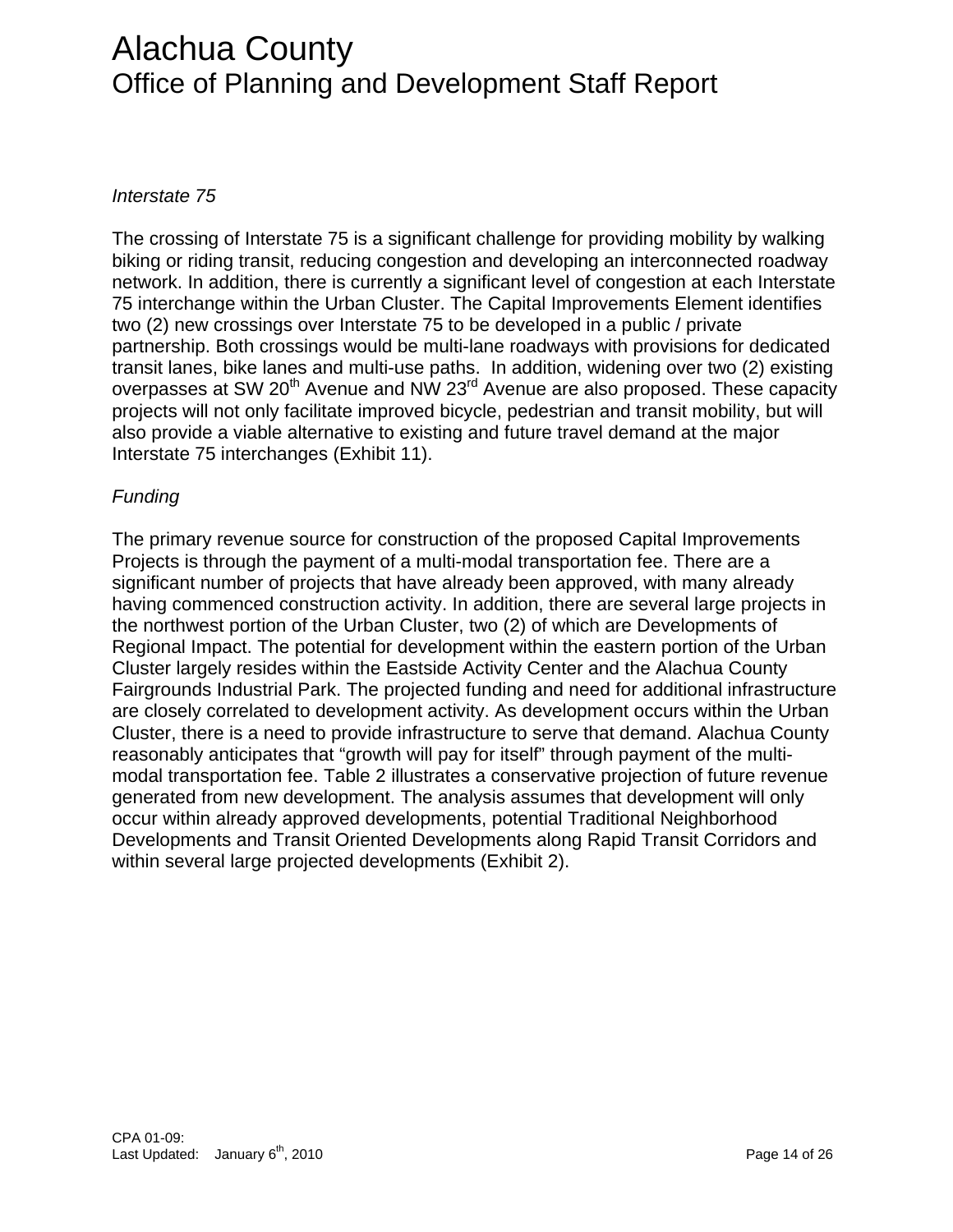| <b>TABLE 2: PROJECTED TRANSPORTATION FEE REVENUE</b>                                                                                                                                                                 |                         |                             |                          |              |
|----------------------------------------------------------------------------------------------------------------------------------------------------------------------------------------------------------------------|-------------------------|-----------------------------|--------------------------|--------------|
| Transportation<br><b>Mobility Districts</b>                                                                                                                                                                          | Approved<br>Development | Potential<br><b>TOD/TND</b> | Projected<br>Development | Total        |
| Southwest                                                                                                                                                                                                            | \$29,407,334            | \$8,604,529                 |                          | \$38,011,863 |
| Northwest                                                                                                                                                                                                            | \$17,827,589            | \$7,040,069                 | \$33,260,815             | \$58,128,473 |
| East                                                                                                                                                                                                                 | 1,745,000               |                             | \$13,077,223             | \$14,822,223 |
| Notes: Based on currently adopted 2010 Impact Fee. Projected Development for Northwest includes the<br>Onginalitie DDI, Ongde Ex DDI 9, Nachkage, Village, Designed Dacobamand for East includes Eastelds, Asticitie |                         |                             |                          |              |

Springhills DRI, Santa Fe DRI & Newberry Village. Projected Development for East includes Eastside Activity Center and Fairgrounds Industrial Park.

### Gas Tax

The County collects roughly \$9 million dollars a year in gas tax revenue with the passage of the \$.05 cents local option sales tax in 2007. Assuming constant dollar amounts, over a twenty (20) year period the gas tax will generate approximately \$180 pedestrian projects and \$800,000 a year for transit service from the gas tax revenues. million dollars. The County currently allocates \$250,000 a year for bicycle and Assuming constant dollar amounts, over a twenty (20) year period the gas tax is projected to generate approximately \$5 million dollars for bicycle and pedestrian projects and \$16,000,000 for transit service.

### Sales Tax

 2010, sales taxes for environmental conservation and open spaces (\$.05) and In Choices (\$.025) both expire. The County does not currently have an infrastructure sales infrastructure. An infrastructure sales tax would generate a substantial amount of revenue for the construction of transportation infrastructure. In one year alone, a one dedicated transit lanes and multi-use paths over Interstate 75 and the widening of SW tax in place. County Staff as part of the funding options available for transportation will be recommending the need for a sales tax to fund multi-modal transportation (1) year sales tax of (\$.01), combined with site related developer contributions would generate enough revenue to pay for two (2) new four (4) lane overpasses with 20<sup>th</sup> Avenue and NW 23<sup>rd</sup> Avenue over Interstate 75, addressing the primary traffic bottleneck within the Urban Cluster. Below are examples of the potential revenue generated from an infrastructure sales tax.

*i* cent = \$38 million with \$ 17,100,000 (45% allocation to County) totaling \$171,000,000 over 10 years  *½ cent = \$19 million with \$9,500,000 (45% allocation to County) totaling \$95,000,000 over 10 years ¼ cent = \$9.5 million with \$4,275,000 (45% allocation to County) totaling \$42,750,000 over 10 years* 

*niversity of Florida (UF) and Santa Fe College (SFC) U*

The University of Florida currently assess a per credit hour student fee for transit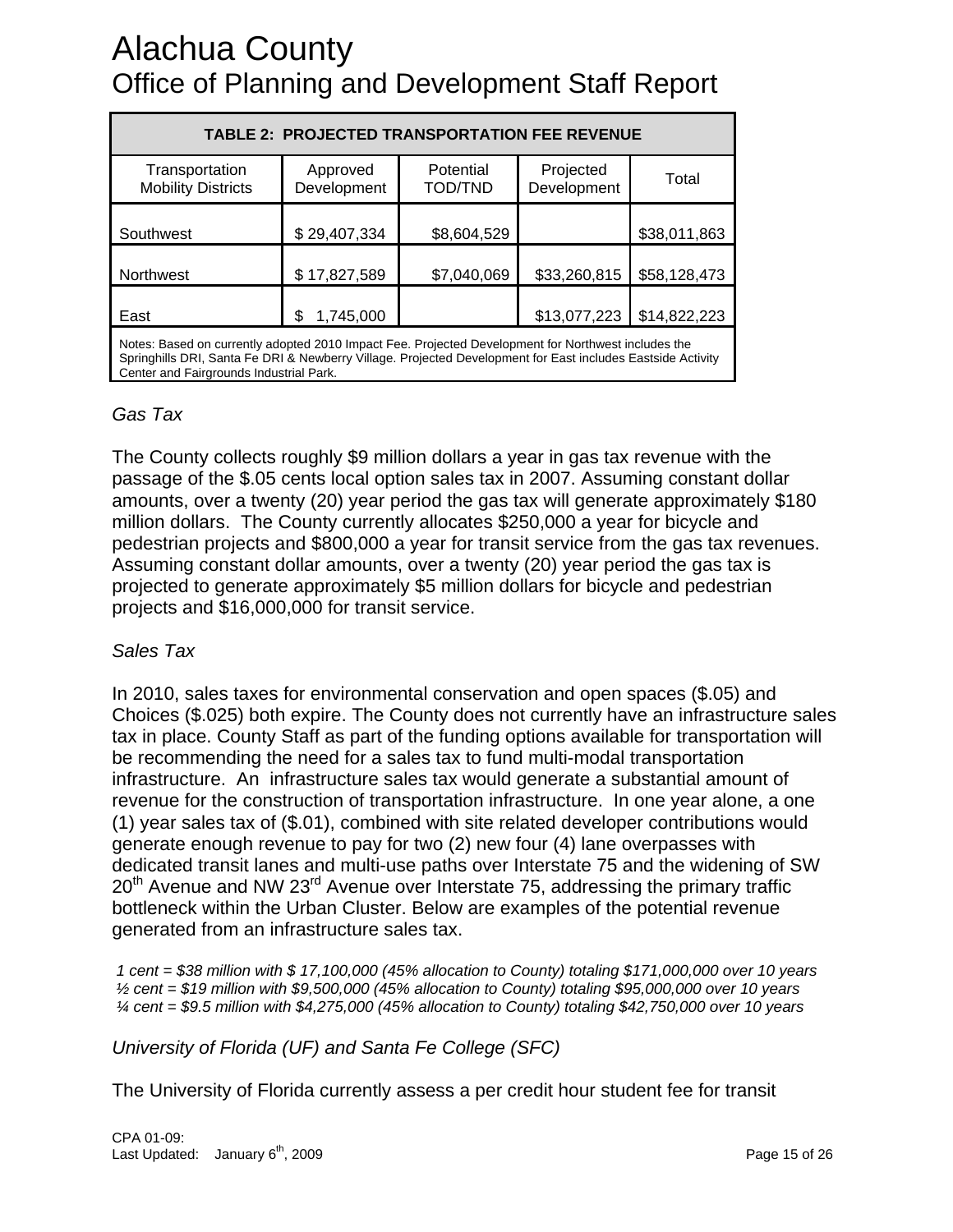service. Santa Fe College is currently seeking legislative authority to assess a similar student fee for transit service. A significant number of employees and faculty from UF, Shands, and SFC live within the Urban Cluster. Each of these entities could provide additional funding for Express Transit Service along several of the identified Express Transit Corridors and provide some funding for the construction of park and ride facilities within the Urban Cluster.

### *Backlogged Authority*

The Florida Legislature allows a local government to establish a backlog authority that allows for the establishment of a district whereby at least 25% of the property taxes generated from an increase in property value within the district would go towards the funding of transportation mobility. The backlog authority functions similar to a Tax Increment Financing District. The authority is typically established for a ten year period. The legislation allows for the bonding of future projected revenues from the district. The decision to adopt a district is up to the local government governing body. The Backlog Authority allows a local government to utilize the increase in property value from new development with a district as a means to obtain additional funding sources for the funding of transportation infrastructure and transit service.

Through the collection of a multi-modal transportation fee, gas tax revenues and public / private partnerships, Alachua County reasonably anticipates that adequate revenues will be provided over the next ten (10) and twenty (20) years to provide the necessary infrastructure to fund the identified projects within the Capital Improvements Element and be considered financially feasible. Potential Sales Tax revenues and funding of Express Transit Service from the University of Florida and Santa Fe College would provide additional revenues to complete the identified projects earlier than the twenty (20) year anticipated time horizon for the Multi-Modal Transportation Capital Improvements Program.

### **Levels of Service Assessment**

The Alachua County Comprehensive Plan Capital Improvements Element requires that public facilities and services needed to support development be available concurrent with the impacts of development and that issuance of a Certificate of Level of Service Compliance (CLSC) be a condition of all final development orders. 'Concurrent' shall mean that all adopted levels of service (LOS) standards shall be maintained or achieved within a reasonable timeframe. Per Policies 1.2.4 and 1.2.5 of the Capital Improvements Element of the Alachua County Comprehensive Plan, LOS standards have been adopted for various types of public facilities.

Staff has conducted an analysis of the potential sites that could meet the parcel size and locational criteria for TND and TOD projects that would have the potential to receive higher densities or intensities as a result of the proposed amendment (Exhibit 2). The analysis attached to this report assumes that each identified location would actually pursue either a TND or TOD and demonstrates a potential for **2,250** additional dwelling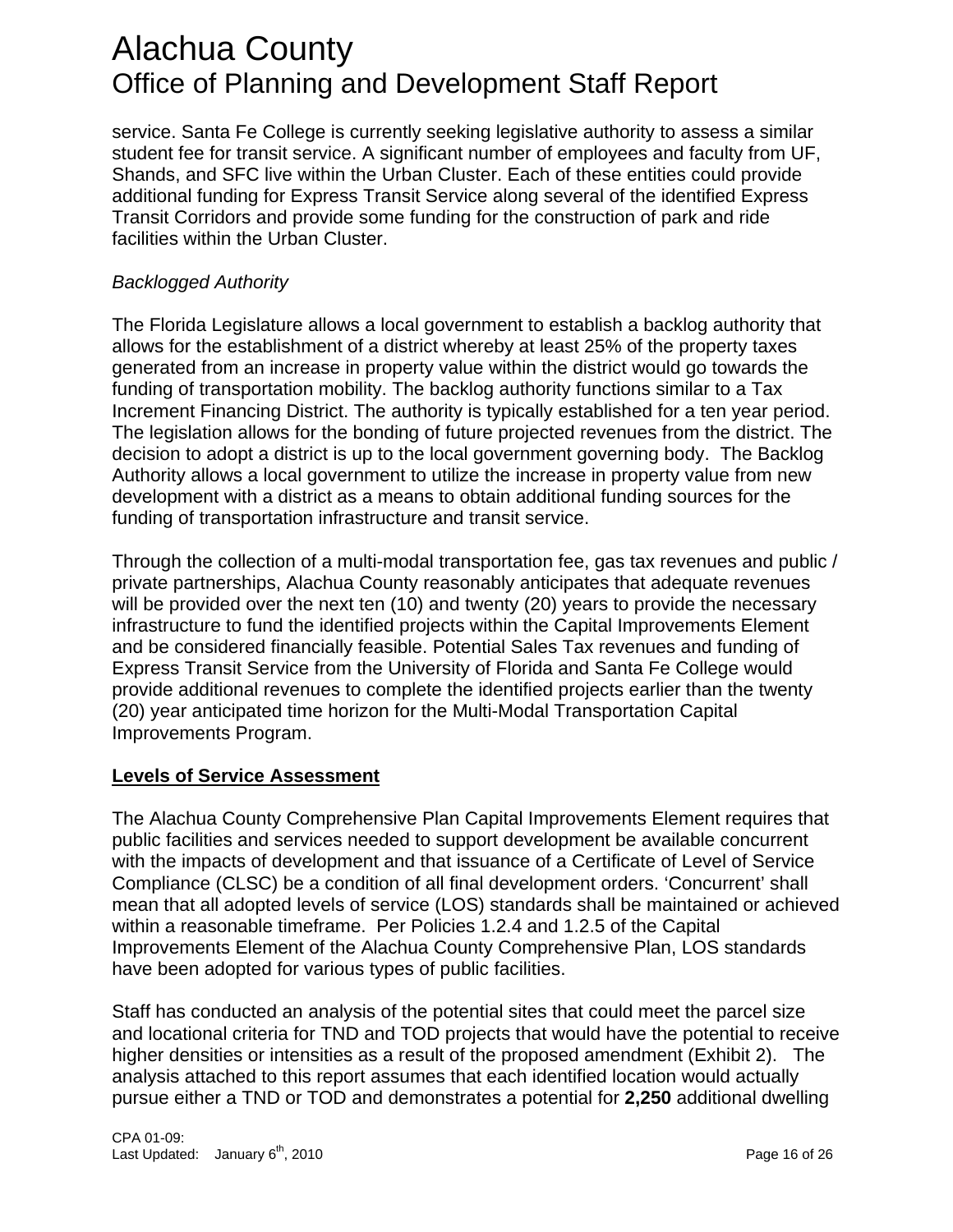units and **232,200** square feet of additional non-residential square footage over what is allowed in the currently adopted Comprehensive Plan.

### **Table 3: Build-out Scenario Comparison for parcels not within Activity Centers identified to potentially meet TOD/TND in Proposed Land Use Amendments**

| <b>Land Use</b>         | <b>Adopted Plan</b> | <b>Proposed Amendments</b> |
|-------------------------|---------------------|----------------------------|
| Residential (du's)      | 2,260               | 4.510                      |
| Non-residential (sq ft) | 300,000             | 532,200                    |

The projected additional dwelling units and non-residential square footage are intended to be a reallocation of development potential within and outside the Urban Cluster from future single-use projects. The allowance of additional density within the Urban Cluster is needed to provide the critical mass needed for mass transit. Further, the allowance of additional residential density and non-residential intensity will potentially minimize the need to expand the Urban Cluster Boundary and make it more difficult to justify increases in density outside the Urban Cluster Boundary.

### **Traffic**

### *Trip Generation*

The Institute of Transportation Engineers (ITE) Trip Generation  $8<sup>th</sup>$  Edition was used to estimate the potential external trip impacts of the proposed amendments (Exhibit 12). The increases in residential density and non-residential intensity will happen over the next twenty (20) years and will be completely within developments designed to take advantage and support multiple modes of transportation. The level of service report (Exhibit 13) demonstrates ample roadway capacity to serve the projected build-out from potential TND / TOD projects.

The additional residential density which will be almost exclusively multifamily uses has the potential to produce **13,759** additional daily trips, **1,106** AM Peak Hour Trips and **1,255** PM Peak Hour Trips.

The additional non-residential intensity will likely be split between office and commercial uses. The office uses have the potential to produce an additional **1,497** daily trips, **211** AM peak hour trips, **209** PM peak hour trips.

The additional commercial uses, utilizing a 25% pass-by factor, have the potential to produce **7,483** daily trips, **169** AM peak hour trips and **704** PM peak hour trips.

After utilizing a 15% internal capture rate and a 25% pass-by trip factor for the commercial portion of the potential trip generation, the resulting overall additional trip impact from the proposed amendment has the potential to be **17,457** additional daily trips, **1,220** AM peak hour trips and **1,667** PM peak hour trips.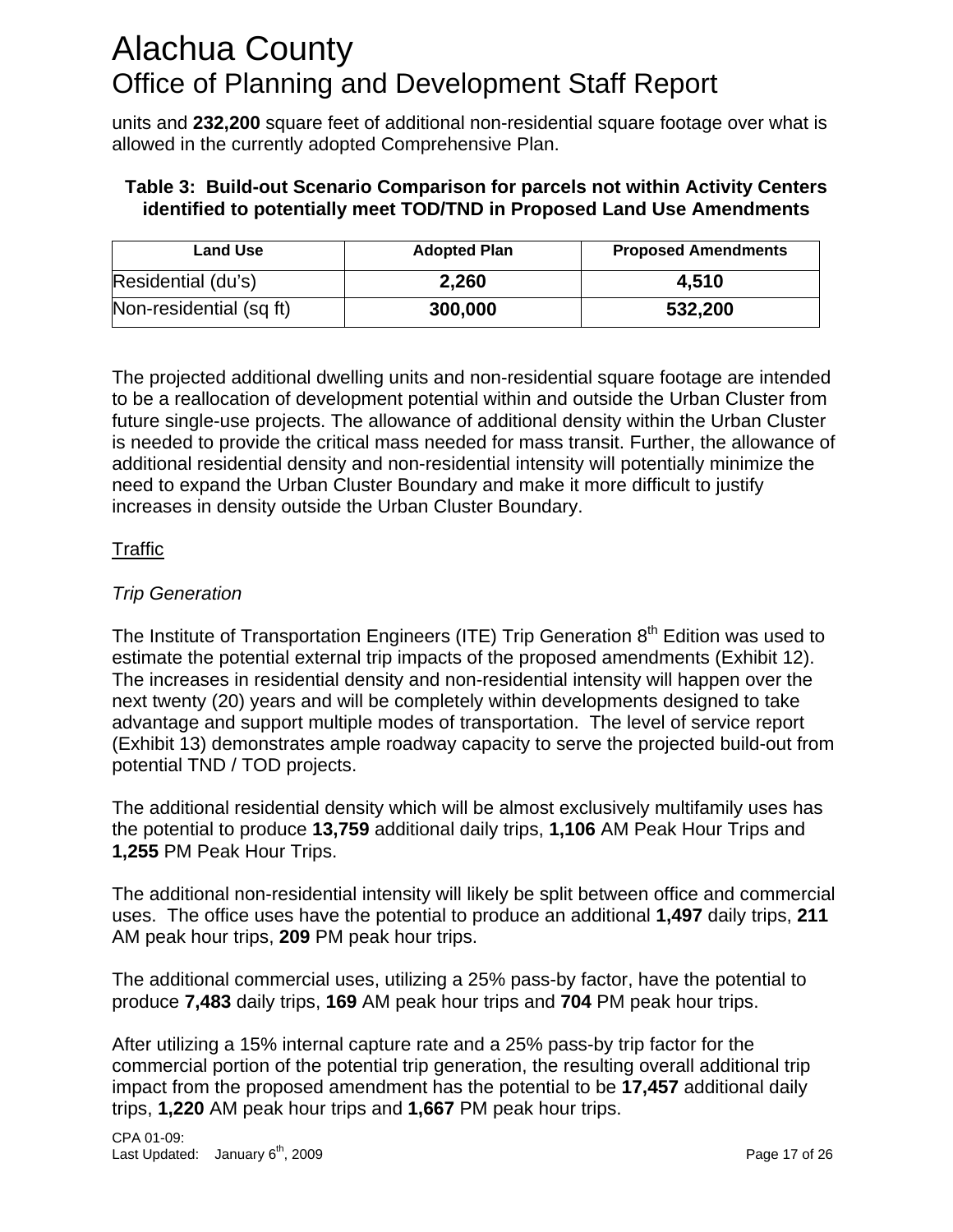### Motor Vehicle

There are currently no roadways within the Urban Cluster that operate over their adopted level of service based on 2008 traffic counts. With reserved trips, several major roadways are projected to be over capacity in 2017 and 2018. However, with the current market slowdown, the reservation of trips from a number of developments could potentially expire, resulting is roadways operating below their currently adopted LOS standard in 2020. Alachua County is concurrent in as off the transmittal date of the Comprehensive Plan amendment and will be concurrent in 2015. As stated in this report and in the proposed amendments to the Transportation Mobility Element and Capital Improvements Element, the County intends to continue with the development of a multi-modal transportation system and recognizes that in the future certain roadway corridors may be congested. The County recognizes, as does the Florida Legislature, that it is financially infeasible and undesirable for a community to attempt to build its way out of congestion solely through the construction of new roadway capacity. Through the proposed amendments it is the stated goal of Alachua County to promote and provide mobility through multiple means of travel and to encourage and require development patterns that promote walking and biking and provide the necessary density and intensity to support transit.

Currently approved and future developments will mitigate their impacts to the external roadway network through payment of the multimodal transportation fee. The payment of the fee, along with the additional identified funding sources will enable the County to fund the transportation mobility projects identified in the Capital Improvements Element. The annual update to the Capital Improvements Element will track the location of development activity and provide for an opportunity for amendments to the proposed timing and location of transportation infrastructure improvements.

### Water and Sewer

Policy 1.2.4 (E) describes the adopted Level of Service standards for potable water and sewer. These are summarized in the following table:

|                       | <b>Peak Residential</b> | Peak Non-Res.     | Pressure  | Storage Capacity              |
|-----------------------|-------------------------|-------------------|-----------|-------------------------------|
| Potable Water         | 353 gallons/du          | daily demand x1.5 | 20 p.s.i. | $\frac{1}{2}$ max. day volume |
| <b>Sanitary Sewer</b> | 200 gallons/du          | daily demand x1.5 | Na        | Na                            |

Gainesville Regional Utilities (GRU) provides water and sewer to development within the Urban Cluster. Gainesville Regional Utilities service area includes all land within the Urban Cluster and the City of Gainesville. The existing Comprehensive Plan requires that in order for new development to proceed, they must be connected to central water and sewer service, otherwise they cannot build. According to Gainesville Regional Utilities (GRU) there is presently adequate water and sewer capacity within the Urban Cluster to accommodate projected development until 2029 (Exhibit 14).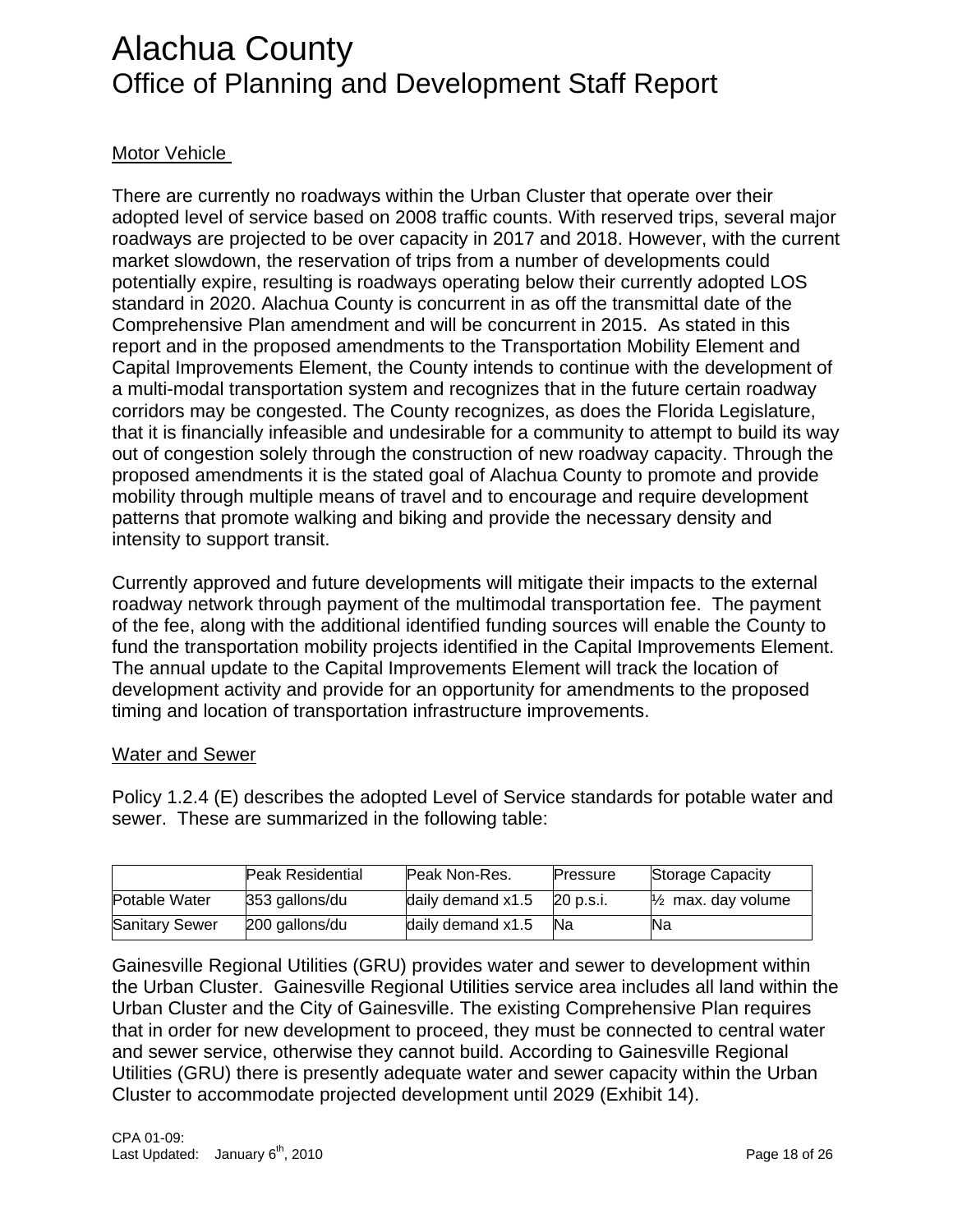### **Drainage**

Policy 1.2.4 (D) states that the minimum drainage level of service (LOS) standard for residential and non-residential developments requires a floor elevation of one (1) foot above the 100-year/24-hour storm elevation, or the development must be flood proofed.

### Emergency Services

Policy 1.2.5 (A) states that the Level of Service (LOS) standard within the urban cluster, as contained in the Fire Service Master Plan, is within 6 minutes for 80% of all emergency responses in a 12 month period. Fire suppression/protection service level for all properties within the urban cluster shall be at the Insurance Service Office (ISO) Class Protection 6 or better. Land development regulations shall require that 100% of development shall provide water supply served by hydrants.

### Solid Waste

Policy 1.2.4 (C) states that the minimum level of service (LOS) standard for solid waste disposal used for determining the availability of disposal capacity to accommodate demand generated by existing and new development, at a minimum, shall be 0.73 tons per person per year. The most recent data indicates there are currently 3.9 pounds/day (.71 tons/year per person) generated in Alachua County (Source: Alachua County Public Works Department Website).

### Recreation

Policy 1.2.4 (B) states that the minimum LOS standard for recreation in the unincorporated area of Alachua County is 0.5 acres of improved activity-based recreation sites and 5.0 acres of improved resource-based recreation sites per 1,000 persons. At present, the Alachua County Parks System meets the adopted LOS standard.

### Public School Capacity

The proposed amendments allow the potential for developing additional dwelling units within the Urban Cluster, as part of integrated, transit supported developments. If future development consistent with the proposed policies with regard to proximity to transit corridors, transit-supportive design, mixed use components, and transit funding mechanisms, the additional dwelling units are allowed as a density overlay within a certain distance from a transit facilities. The estimated number of additional dwelling units within the Urban Cluster that could potentially be developed is 2,250. This figure represents the potential number of additional dwelling units that could be accommodated in the Urban Cluster if the proposed amendments are approved. The number of additional units is difficult to estimate, and is based on certain density assumptions that are described in the background section of this staff report.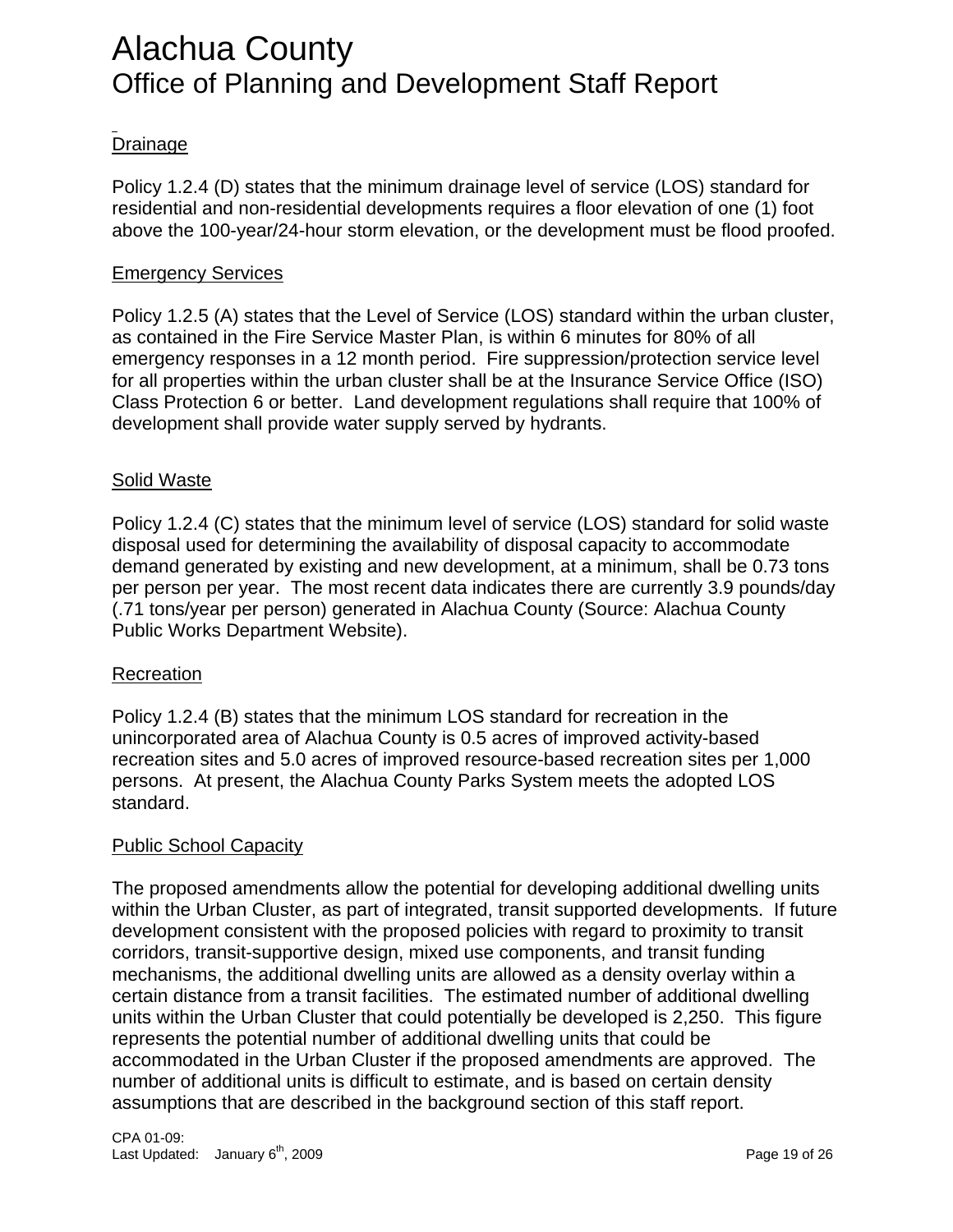Because these additional dwelling units would only be allowed as a bonus density overlay in TODs and TNDs, the dwelling units are most likely multi-family dwelling units. Two scenarios are provided to analyze the potential impact in terms of overall student generation rates for public schools. The first scenario estimates the additional student generation based on a combination of 75 percent multi-family dwelling units, with a result of up to 597 new student stations required. The second scenario estimates the additional student generation based on 100 percent multi-family dwelling units, with a result of up to 477 new student stations required.

|                    | <b>New Public School Student Generation Rates</b>                 |                                                 |                                  |
|--------------------|-------------------------------------------------------------------|-------------------------------------------------|----------------------------------|
| <b>School Type</b> | <b>Student Generation</b><br><b>Multiplier (multi-</b><br>family) | <b>Estimated # New</b><br><b>Dwelling Units</b> | # New Student<br><b>Stations</b> |
| Elementary         | 0.084                                                             | 2250                                            | 189                              |
| Middle             | 0.068                                                             | 2250                                            | 153                              |
| High               | 0.60                                                              | 2250                                            | 135                              |
| Total              |                                                                   |                                                 | 477                              |

| Table 4:                                          |
|---------------------------------------------------|
| 2,250 dwelling units (100% Multi-family)          |
| <b>New Public School Student Generation Rates</b> |

The Alachua County School Board indicates that this will not create unmet needs for the School Board of Alachua County. In the short-term, the design of core facilities, including media centers, food service and student service areas, is capable of accommodating some additional students. In the longer term, enrollment projections for future years indicate a continuing decline in the school population district-wide. Specific school assignments for students living in the development area will be determined by the School Board in accordance with the Attendance Zone Policy 5.11. Section (2)(f) of the policy states that 'the Board may assign or reassign students to alternative schools or programs located in or out of their assigned zone, for the health, safety or welfare of the students, other students or staff; to relieve crowded schools or avoid school crowding.' No assurances are given that the assignments will be made to the most closely located, or currently zoned, facilities. The provision of services to students in the development area may require redrawing of attendance zone lines, reassignment and busing to facilities elsewhere in the district, the use of temporary facilities, and/or the relocation of specific educational programs.

Specific school assignments are determined in accordance with the Alachua County School Board Policy 5.11(2)(f), stating that "the Board may assign or reassign students to alternative schools or programs located in or out of their assigned zone, for the health, safety, or welfare of the students, other students or staff, to relieve crowded schools or avoid school crowding." No assurances are given that the assignments will be made to the most closely located, or currently zoned, facilities. The provision of services to students in the development area may require redrawing of attendance zone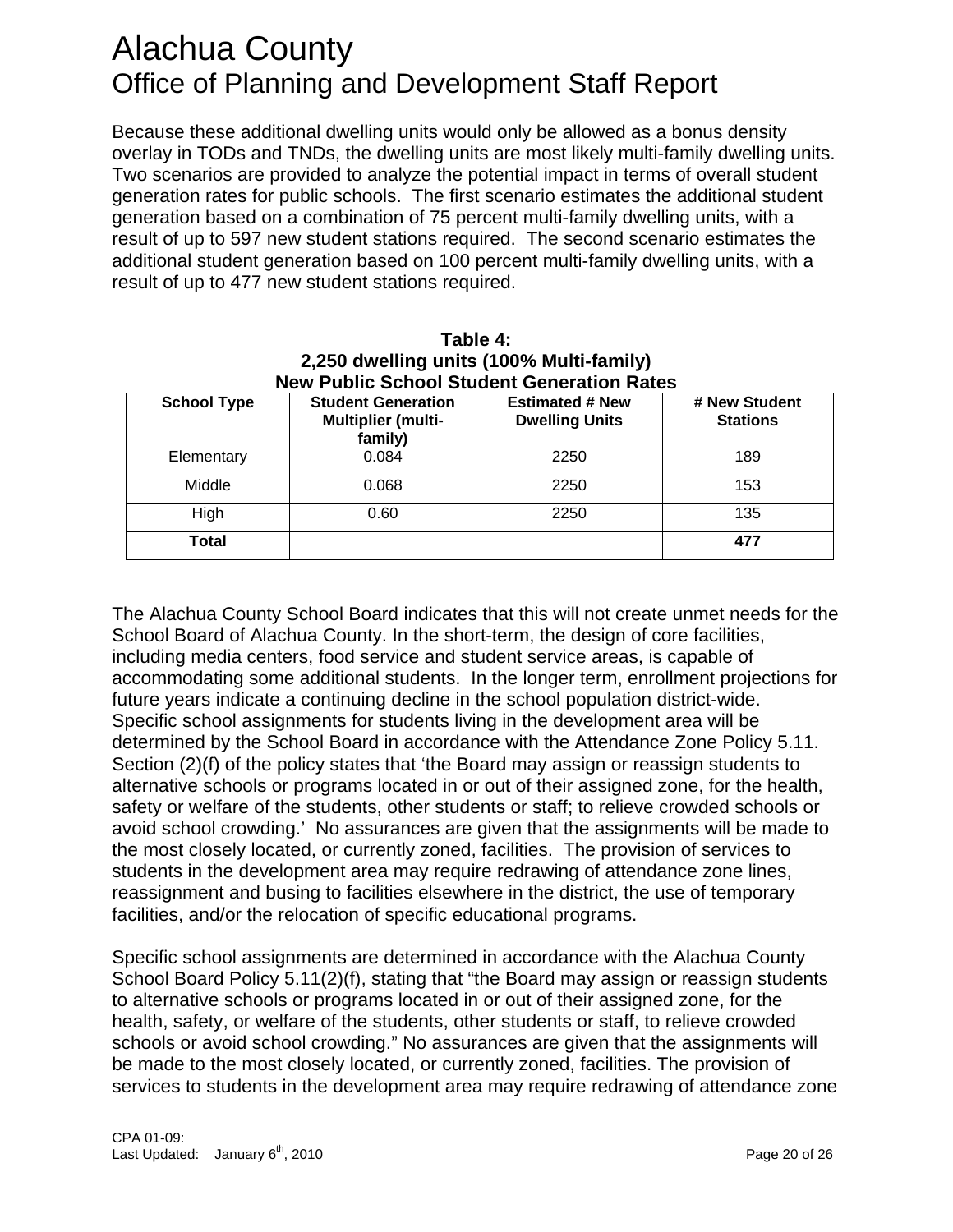lines, reassignment and busing to facilities elsewhere in the District, the use of temporary facilities, and/or the relocation of specific educational programs.

### Potential Impact of Amendment on the Cost of Housing

At the February 17, 2009 Special Board Meeting, the Board directed staff to provide a staff analysis of the potential impact on the cost of housing in all staff reports for any recommended amendments to the Land Development Regulations or Comprehensive Plan. The analysis consists of three elements:

- Short term cost to the homebuyer
- Long term cost or benefit to the home buyer
- Potential long term fiscal impact to the County (benefits or cost)

The proposed Comprehensive Plan amendment addresses Transportation Mobility within the Urban Cluster, implemented through corresponding policies in the Future Land Use, Transportation Mobility, Capital Improvements and Intergovernmental Coordination elements.

The proposed amendment affects concurrency measures and their implementation through land use and development density and intensity with the Urban Cluster. The policies provide for a method of allowing a higher density of land use by right within the Urban Cluster, when designed in a manner consistent with corresponding policies regarding the mix of dwelling unit types with non-residential development, urban form and proximity to transit. The goal is to promote this type of development to support the multimodal approach to transportation within the Urban Cluster by facilitating this development through the County's development review process. The result is development that uses land efficiently, and provides residents and visitors with proximity to transit, work and shopping opportunities.

### *Short term cost or benefit to the homebuyer*

The TND and TOD policies will promote a greater mix of unit types including more affordable multifamily and single-family attached units. As has been noted in studies such as *The Affordability Index: A New Tool for Measuring the True Affordability of a Housing Choice* (Brookings Institution, 2006) the cost of housing includes not just the cost of the physical shelter itself but the costs of transportation to and from home, work, recreation and shopping. Therefore, although costs could include a higher cost per square foot for dwelling units due to the TOD design standards, benefits may include higher energy efficiency, lower costs of travel, reduction of commuting time and accommodation additional modes of travel.

### *Long term cost or benefit to the homebuyer*

Benefits may consist of increased work opportunity both within the community as a whole and within proximity to residential areas, a reduction of overall costs of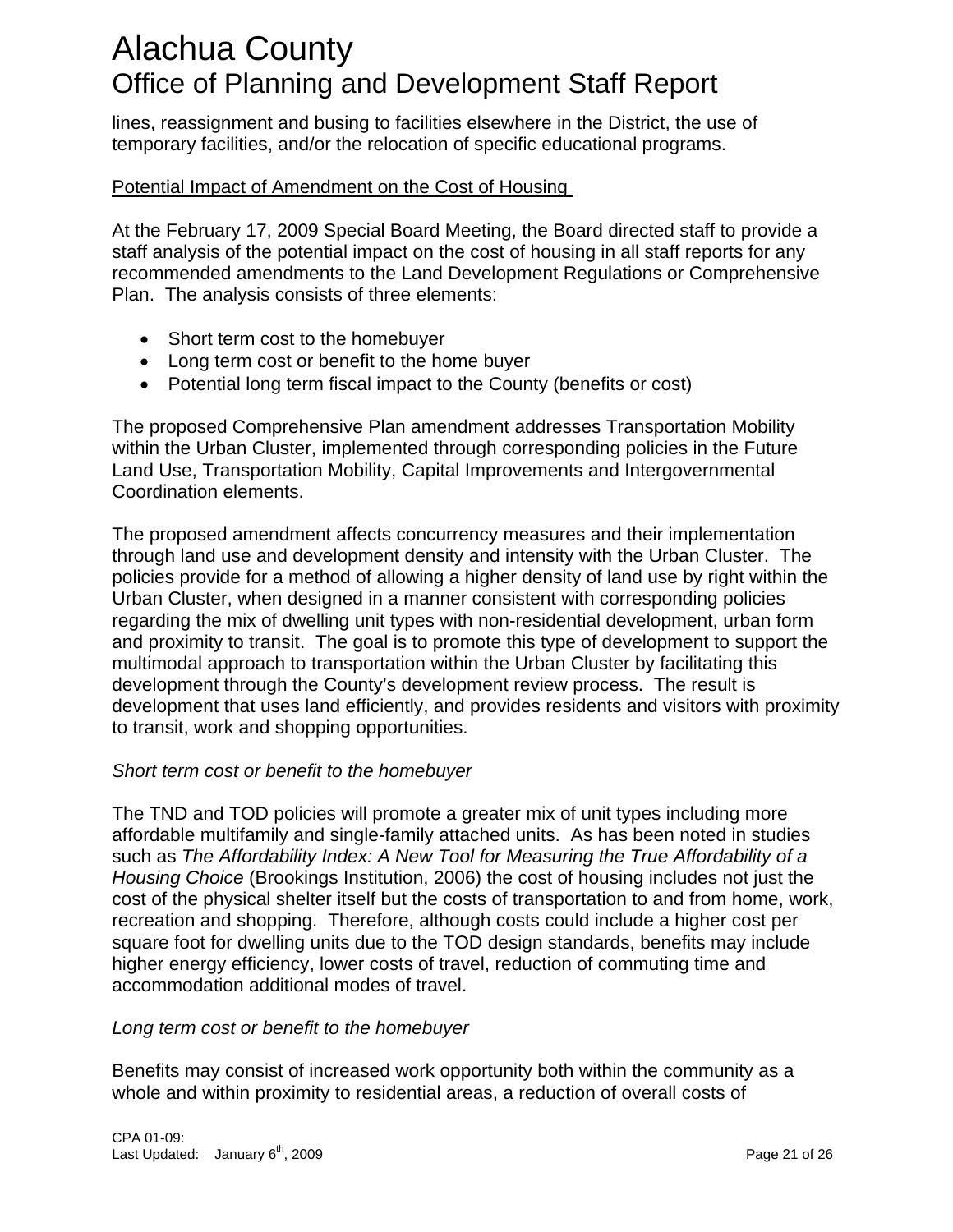commuting in terms of time and vehicle maintenance, vehicle miles travelled, a reduced carbon footprint relative to typical low-density development, shorter time to market for development projects, and the experience of living and/or working in a high quality urban design setting. Development projects that utilize the TOD and TND will be able to have a shorter time to market through the ability to proceed directly to the development review process without needing individual land use amendment and zoning. Costs could consist of reduced mobility during off-peak transit operations, limited employment or shopping options within particular developments, and timing issues regarding the phasing of residential and non-residential construction within developments.

### *Potential long term fiscal impact to the County (costs or benefits)*

Long-term fiscal impact to the County may include better overall utilization of County public resources, increased tax revenues, greater efficiency in the use of land for housing, transportation, and commercial development, higher densities in supportive of transit, a reduction in commuting time and frequency, continued viability of urban core and maintaining the existing employment centers by providing viable transit options, the generation of additional supporting commercial uses within employment centers and the fostering of high quality urban design, financial support for all travel modes, proportionate share cost of improvements has greater equity and is likely to have greater participation, smaller projects are not as likely to be discouraged, costs are likely to be easier to administer costs than proportionate share agreements.

### **Senate Bill 360**

At the time of preparation of CPA 01-09 for the June  $9<sup>th</sup>$  Board of County Commissioners transmittal hearing, SB 360 had not yet been signed by the Governor. Alachua County meets the criteria for the establishment of a Transportation Concurrency Exception Area within an Urban Service Area. The proposed comprehensive plan amendments were written with the understanding that SB 360 may pass. A few minor changes would be required for the County to establish its Urban Area as a Transportation Concurrency Exception Area (TCEA). If SB 360 is signed into law, Staff will discuss the establishment of a TCEA with the Board of County Commissioners. The Commission may elect to amend the Comprehensive Plan Amendment to reflect the designation of a TCEA. If the Commission were to elect to designate a TCEA, Staff may recommend changes to the Capital Improvements Element such as the removal of the proposal to four (4) lanes Archer Road (SR 24) and Williston Road (SR 121). In addition, Staff may recommend modification of level of service standards and instead focus on standards for measuring mobility and would review the LOS criteria and mitigation plans for Strategic Intermodal System Roadways. Further, the Transportation Mobility Element reference to alternative concurrency approaches identified in F.S. 163.3180 would instead designate the Urban Cluster Area as a Transportation Concurrency Exception Area. Due to the potential impact that designation of a TCEA would have on large scale projects and developments of regional impact (DRI), Staff would re-evaluate policies regarding credit and criteria for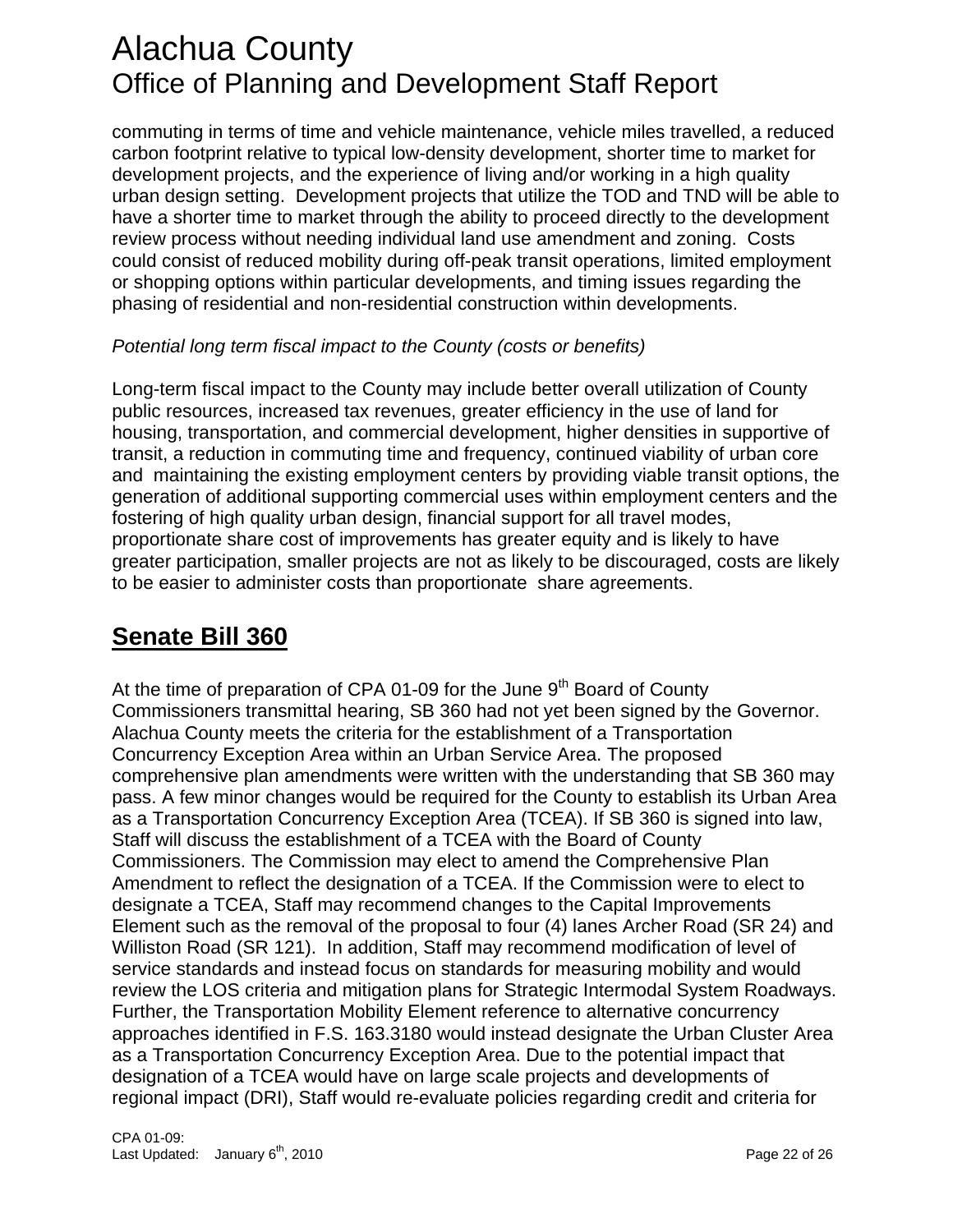major internal development roadways and intersection improvements at major intersections that primarily serve development traffic but may also provide additional capacity. SB 360 would significantly impact the County's ability to deal address impact from large scale projects from the City of Gainesville and surrounding municipalities and Counties.

### **Comprehensive Plan Consistency**

The proposed Comprehensive Plan amendment has been analyzed for internal consistency with the currently adopted Alachua County Comprehensive Plan. The proposed amendment is consistent with the currently adopted Goals, Principles and General Strategies as expressed within the Future Land Use Element and Transportation Mobility Element. The proposed amendment helps to strengthen the concept of the Urban Cluster as the appropriate place for urban uses by providing for additional incentives for mixed use development that can be effectively served by multiple modes of transportation. The following are the currently adopted Goals, Principles and Strategies of the Future Land Use Element and Goals of the Transportation Mobility Element.

### FUTURE LAND USE ELEMENT Goals, Objectives and Policies

### GOAL

To encourage the orderly, harmonious, and judicious use of land, consistent with the following guiding Principles.

#### PRINCIPLE 1

Promote sustainable land development that provides for a balance of economic opportunity, social equity including environmental justice, and protection of the natural environment.

#### PRINCIPLE 2

Base new development upon the provision of necessary services and infrastructure. Focus urban development in a clearly defined area and strengthen the separation of rural and urban uses.

#### PRINCIPLE 3

Recognize residential neighborhoods as a collective asset for all residents of the County.

#### PRINCIPLE 4

Create and promote cohesive communities that provide for a full range and mix of land uses.

General Strategies to implement these Principles include:

CPA 01-09: Last Updated: January 6<sup>th</sup>, 2009 **Page 23 of 26** Page 23 of 26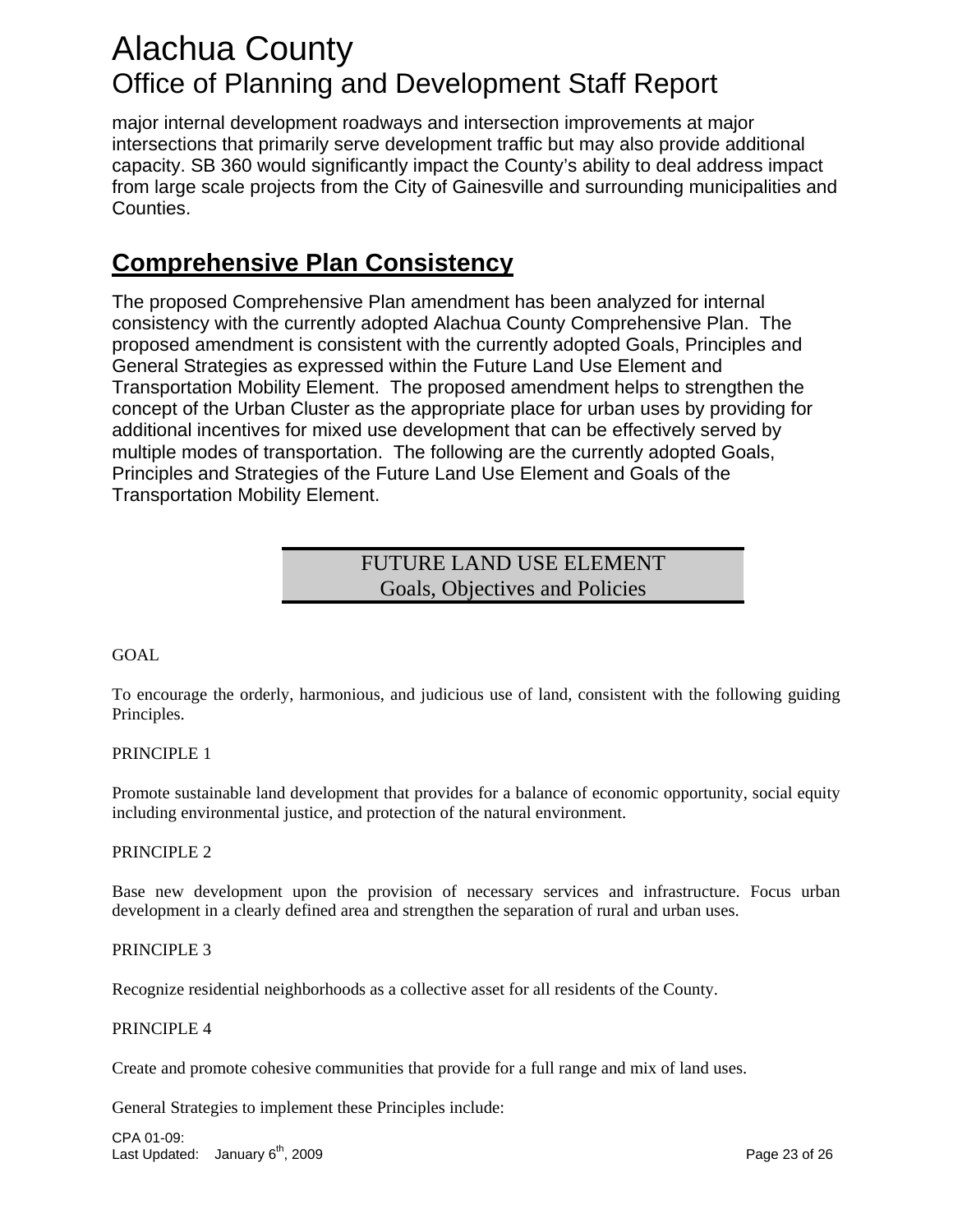#### GENERAL STRATEGY 1

Minimize the conversion of land from rural to urban uses by maximizing the efficient use of available urban infrastructure, while preserving environmentally sensitive areas, according to the following:

- a. Designate and maintain on the Future Land Use Map an urban cluster that sets a boundary for urban growth.
- b. Provide incentives for higher average densities for residential development and mixed uses in the urban cluster, including density bonuses and transfer of development rights.
- c. Provide a range of urban residential densities with the highest densities located in or near urban activity centers, and lower densities located in outlying rural areas or areas of the County which have physical limitations to development.
- d. Utilize mechanisms such as land acquisition, conservation easements, variable lot sizes, and conservation subdivisions.
- e. Preserve ecosystems of a given area and incorporate hazard-resilient land planning.
- f. Time development approval in conjunction with the economic and efficient provision of supporting community facilities, urban services, and infrastructure, such as streets, utilities, police and fire protection service, emergency medical service, mass transit, public schools, recreation and open space, in coordination with policies in the Capital Improvements Element.

#### GENERAL STRATEGY 2

Promote land development that maximizes the use of public investments in facilities and services, ensures a proper level of public services for all new development, and preserves existing amenities. Land use decisions shall be made consistent with public facility improvements which shall be provided in accordance with the following priorities:

- a. in areas where the lack of public facilities threatens the health and safety of the community;
- b. in urban areas that are lacking adequate public facilities to meet the needs of existing development and to encourage infill development, and mixed-use redevelopment;
- c. in new areas which are part of a planned expansion of public services to encourage growth; and
- d. to extend individual services to meet the demands created by a specific development.

#### GENERAL STRATEGY 3

Promote the spatial organization of neighborhoods, districts, and corridors through urban design codes, incorporating graphics, that serve as predictable guides for community development. Implementation shall be through a combination of standard requirements and incentives, creating a planning framework that includes provisions to: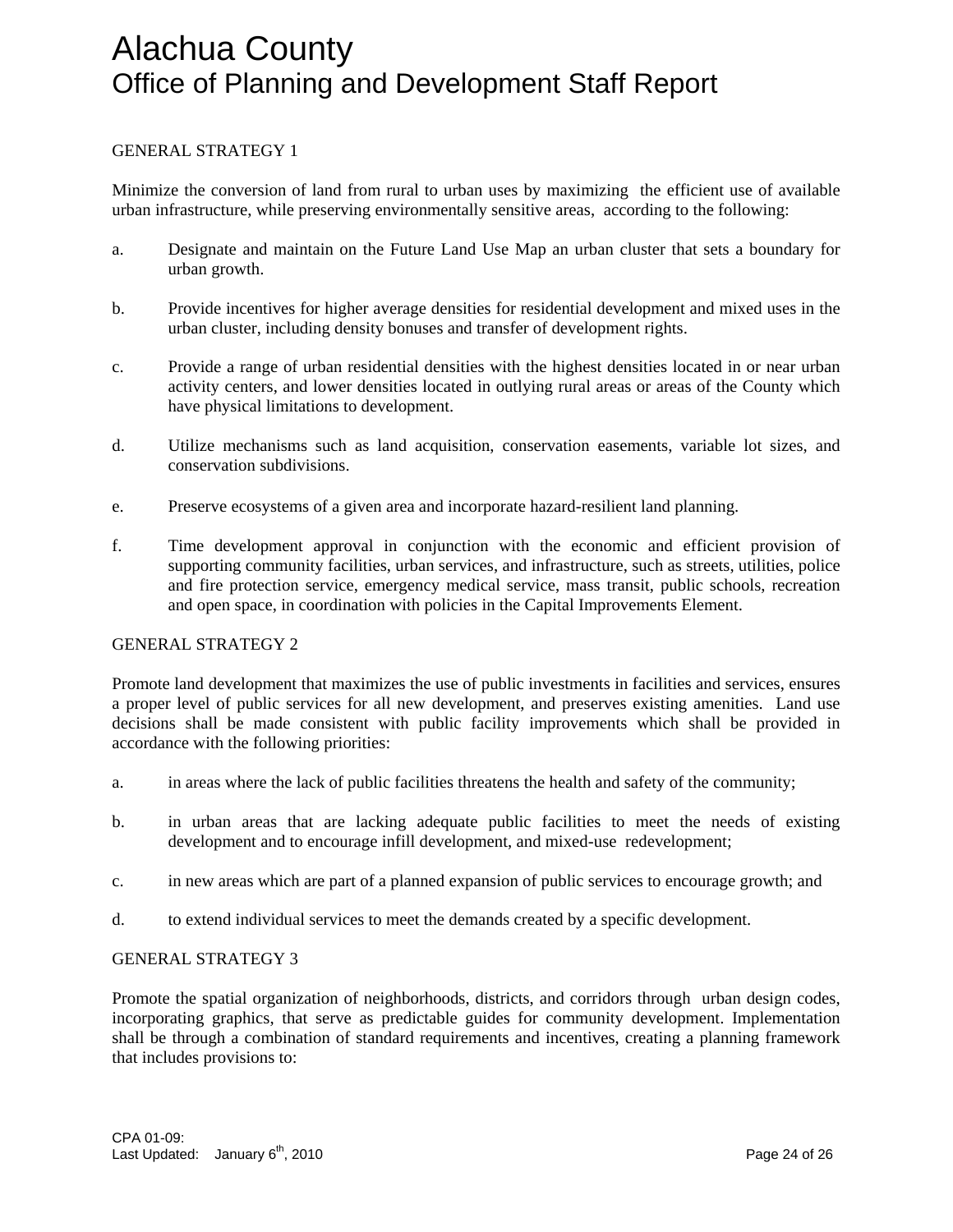- a. Create neighborhoods that are compact, connected to adjacent development, have limited mixed uses at centers, and have interconnected, mixed modal streets with pedestrian, bicycle, and transit friendly areas.
- b. Integrate civic, institutional, and commercial activity in neighborhoods and districts, not isolated in remote, single-use complexes.
- c. Avoid large areas of single-use, similar densities, and similar types of units. A diverse mix of land uses, housing types and costs and densities shall be promoted. Identify locations or districts where special or single use activities shall be allowed or restricted (e.g., large scale retail or industrial areas).
- d. Link corridors that are regional connectors of neighborhoods and districts, ranging from parkways and transit lines to watersheds and greenways.
- e. Provide for infill where appropriate.

### TRANSPORTATION MOBILITY ELEMENT Goals, Objectives and Policies

#### **GOAL**

ESTABLISH A MULTI-MODAL TRANSPORTATION SYSTEM THAT PROVIDES FOR THE NEEDS OF PEDESTRIANS, BICYCLISTS, TRANSIT USERS, MOTORIZED-VEHICLE USERS, USERS OF RAIL AND AVIATION FACILITIES, AND IS SENSITIVE TO THE CULTURAL AND ENVIRONMENTAL AMENITIES OF ALACHUA COUNTY.

#### **GOAL 1**

TO ESTABLISH AND MAINTAIN A SAFE, CONVENIENT, AND EFFICIENT AUTOMOBILE, BICYCLE AND PEDESTRIAN TRANSPORTATION SYSTEM, CAPABLE OF MOVING PEOPLE AND GOODS THROUGHOUT THE COUNTY.

#### **GOAL 2**

TO ESTABLISH AND MAINTAIN A BALANCED TRANSPORTATION SYSTEM THAT PRESERVES AND ENHANCES NATURAL AND HISTORIC RESOURCES AND SCENIC QUALITY.

### **GOAL 3**

TO ENCOURAGE THE PROVISION AND USE OF A SAFE, EFFICIENT, AND FINANCIALLY FEASIBLE MASS TRANSIT TRANSPORTATION SYSTEM WHICH IS RESPONSIVE TO